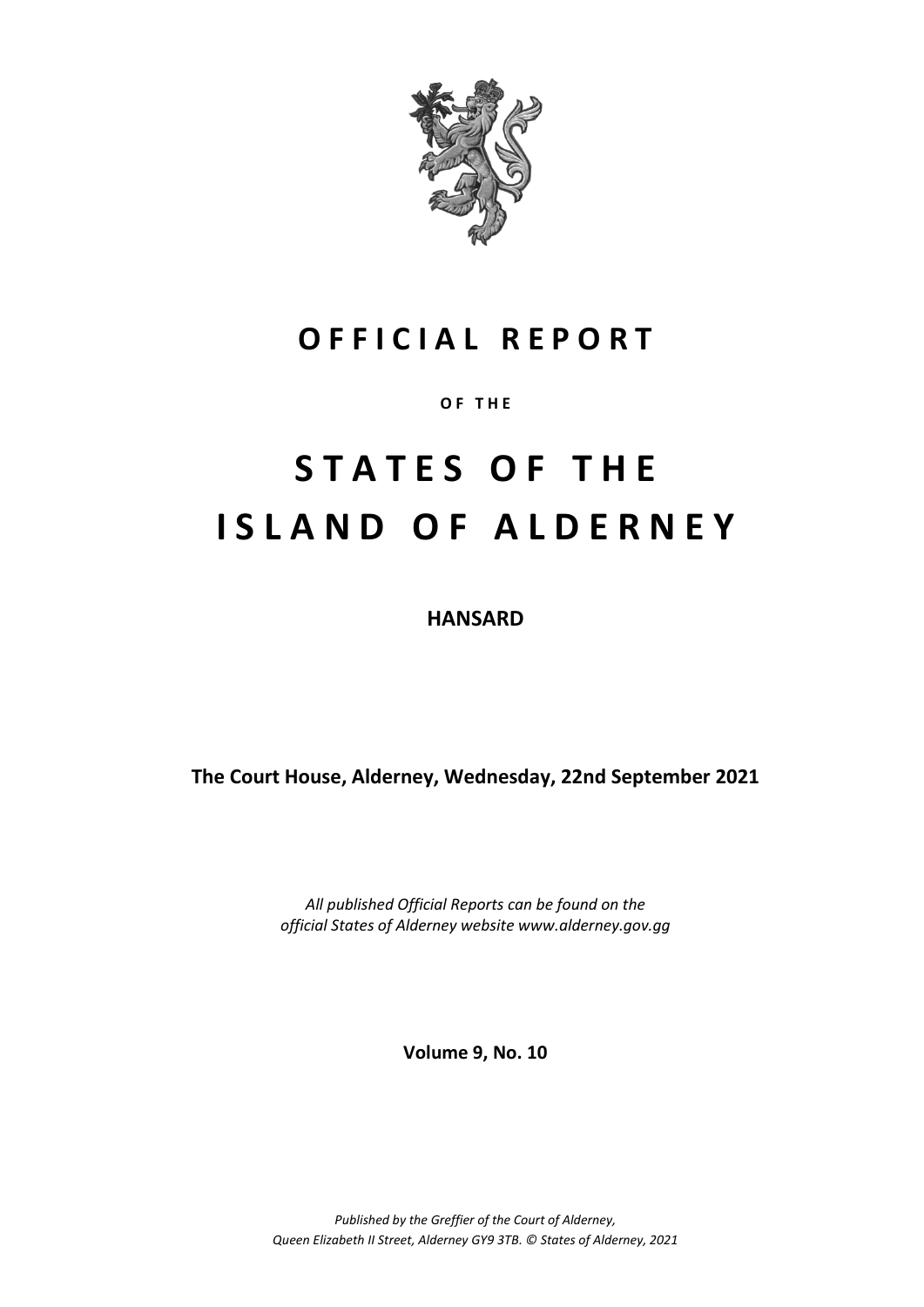#### **Present:**

#### **Mr William Tate, President**

#### **Members**

Ms Annie Burgess Mr Ian Carter Mr Kevin Gentle Mr Christian Harris Mr Rhys Jenkins Mr Boyd Kelly Mr Graham McKinley, OBE Mr Steve Roberts Mr Alexander Snowdon

#### **The Greffier of the Court** Mr David Knight

### **Business transacted**

| Convenor's Report of the People's Meeting held on 15th September 2021  4 |  |
|--------------------------------------------------------------------------|--|
|                                                                          |  |
|                                                                          |  |
| II. The Medicines (Human and Veterinary) (Bailiwick of Guernsey) Law  9  |  |
|                                                                          |  |
|                                                                          |  |
|                                                                          |  |
|                                                                          |  |
|                                                                          |  |
| Updates on major projects such as the Marina, Tourgis and FAB Link  14   |  |
|                                                                          |  |
|                                                                          |  |
|                                                                          |  |
|                                                                          |  |
|                                                                          |  |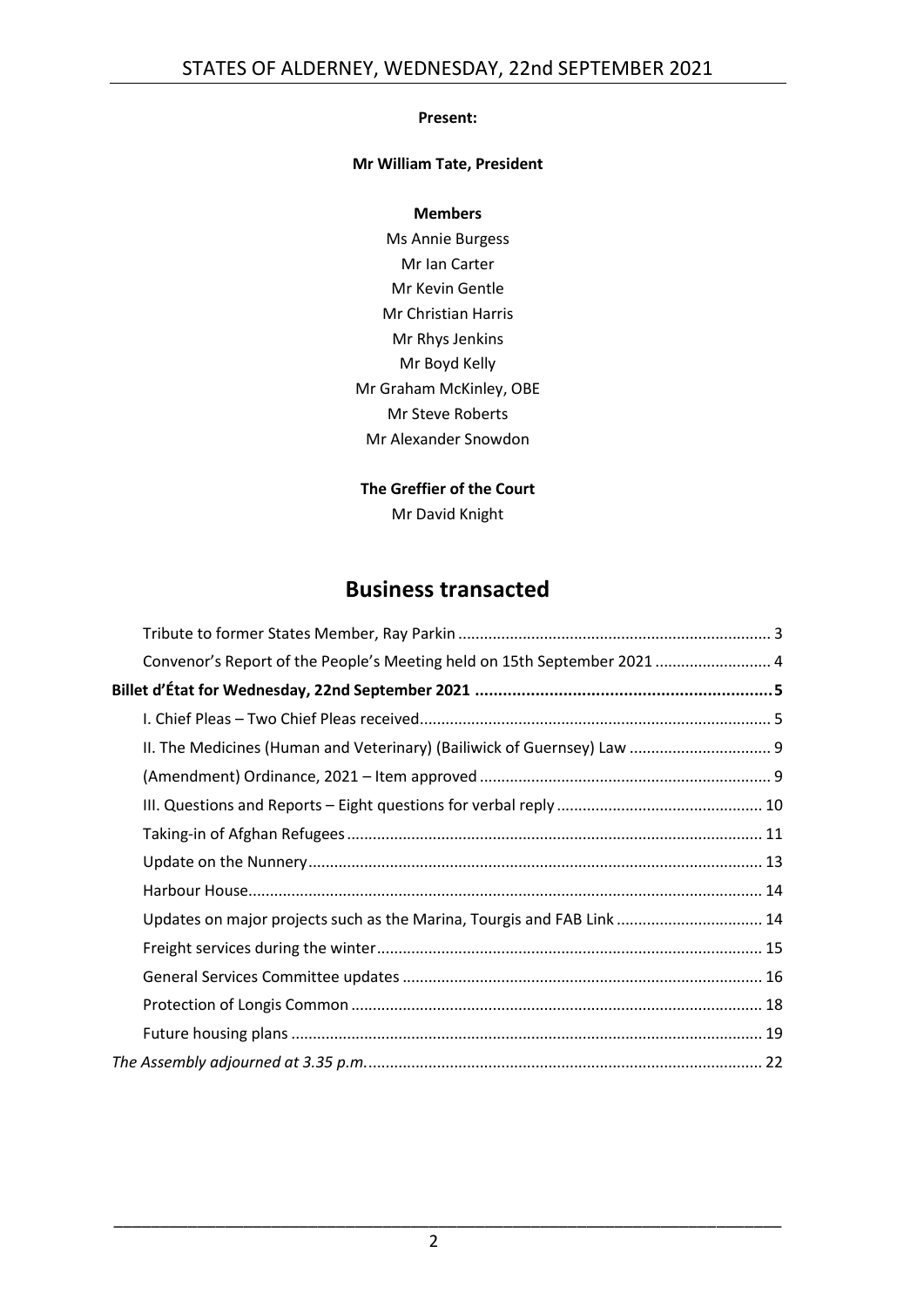### States of Alderney

*The States met at 2.30 p.m. in the presence of Lieutenant G T Workman RN (Rtd), a representative of His Excellency the Lieutenant-Governor of the Bailiwick of Guernsey*

[THE PRESIDENT *in the Chair*]

#### **PRAYERS**

*The Greffier*

**ROLL CALL**

*The Greffier*

#### **Tribute to former States Member, Ray Parkin**

<span id="page-2-0"></span>**The President:** Before we proceed with the business of the meeting, it would be remiss of me if I did not pay tribute to a former States Member who sadly left us last week.

- Ray Parkin was a Member of the States of Alderney between the years 1968 and 1973. It will 5 not surprise those who know him well to know that he had a very direct approach to his responsibilities as a States Member, and I know from conversations that I have had with him – if I can put it diplomatically – he did not always see eye-to-eye with his colleagues. But he had a very clear vision, as I understand, and he understood how important tourism was, and continues to be, to our Island.
- 10 Now, looking back, sadly, I cannot find another living representative of the time that he served on the States but forgive me if I say to stop there would be simply reading one chapter of a book which makes, were it written, remarkable reading. I heard his very dear friend, Ronnie Cairnduff, describe him on the radio on Saturday as a true legend. Now, I think the words 'legend' and 'celebrity' are cast about casually these days, but frankly I think we can all agree that the word
- 15 was made for Ray Parkin.

I just want to, if I may, take a moment's time to just reflect on the contribution that he has made to the fabric of this Island for over 50 years. He moved here in the early 1960s and bought the Grand Hotel. He was quickly involved in local matters and remarkable to think that he was involved and led Alderney Week for some 27 years, in partnership with his dear friend Ronnie

- 20 Cairnduff and a variety of other volunteers who supported him. But, between them and over the years, Alderney Week has gone from what I understand historically was a smallish event to really our principal tourist offering during the summer; and none of that, I suspect, would have happened had it not been for his determination, his drive, his enthusiasm, his humour and the friendships that he was able to forge with those around him, who he provided such inspiration
- 25 for.

So, 27 years, and he did not stop there. I have looked and I have spoken to people over the last day or so who knew him better than I, although I have known him for 25 years, but when you look at the catalogue of achievements which he has delivered during his time here it is truly staggering. He started the Tennis Club and I know, having spoken to people today, that he was the driving

30 force and even back then they raised £100,000-plus so that we have what is a world-class facility in our community. But he was committed to all sports, not just to tennis. He was a founder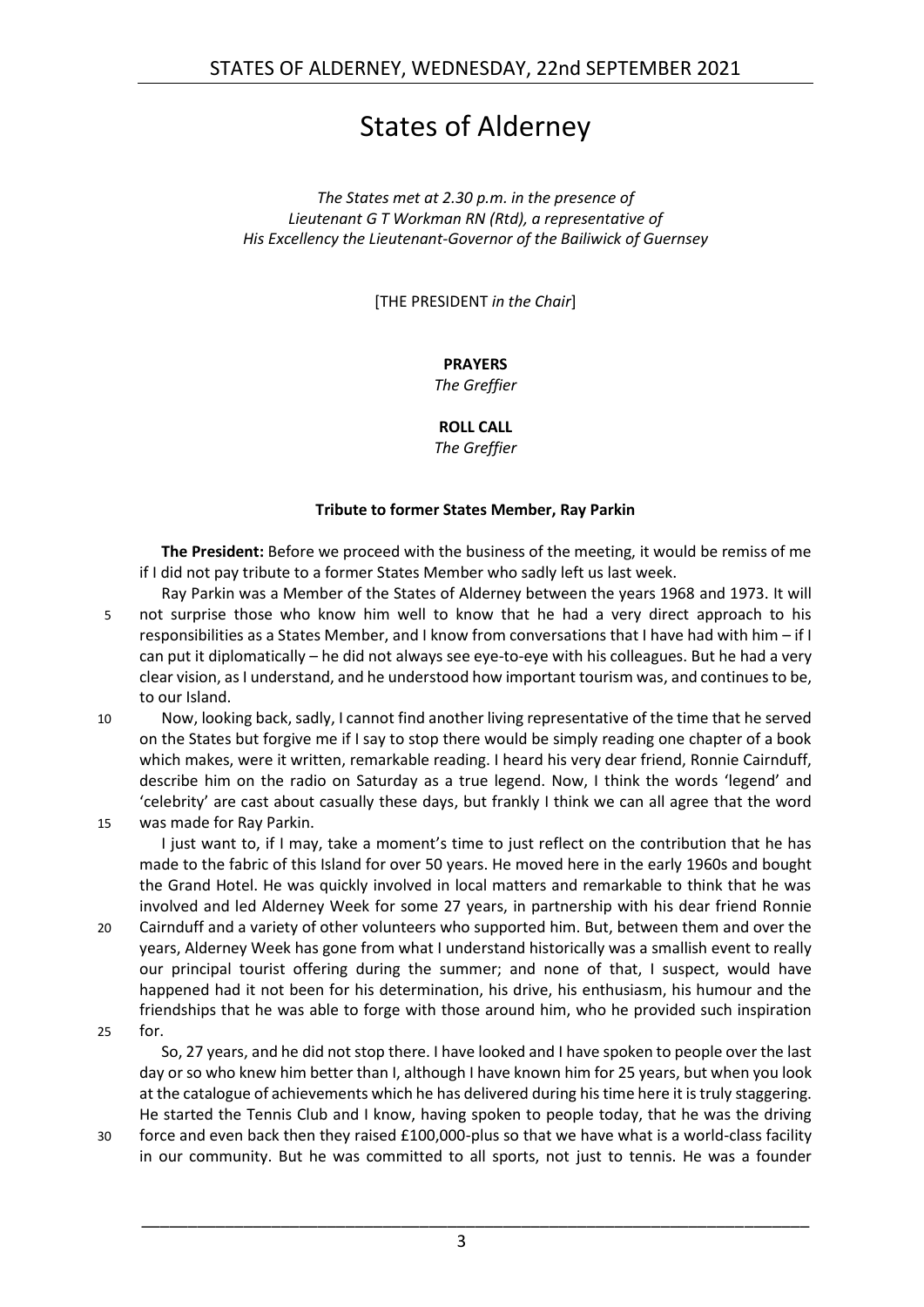member of the golf club, a founder member of the sailing club, a founder member of the cricket club who paid a very moving tribute to him over the weekend.

He came from, Ronnie described it as 'a show business background'. He was immensely 35 talented. He was a writer, he was a producer, he was a director, he was a musician', and so he formed the drama group and they put on over *many* years countless productions which received huge critical acclaim, tickets selling out virtually overnight. And that is the sort of legacy that he will leave us.

He made the *Homecoming* play to celebrate the 70th Anniversary of the Homecoming. It took 40 him 25 years to write, I am led to believe, but he wrote it, he wrote the music, he wrote the words to the songs. He truly was the person who made sure that that was delivered for the benefit of those who came back in 1945.

We hear a lot these days about 'economic enablers'. These are methodologies whereby the economy is promoted and growth of economies is promoted. I would like to suggest to you that

- 45 Ray Parkin was a one-man economic enabler, because he was responsible for putting in place the framework for the majority of social activity which had now become the very focus of our Island. So, for that, I am sure that you will all wish with me to send our deepest sympathies to his family and to his loved ones. He is often described as 'Mr Alderney Week'. I would prefer to leave this by saying, for me, he was simply 'Mr Alderney'.
- 50 So would you please now stand and we will have a minute's silence for the life of Ray Parkin, and also keep in our thoughts the families of those who have also recently lost loved ones.

*Members stood in silence.*

**The President:** Thank you, please be seated.

#### **Convenor's Report of the People's Meeting held on 15th September 2021**

<span id="page-3-0"></span>**The President:** Now, Mr Greffier, to the business of the day.

55 **The Greffier:** Thank you.

The first is the report back by the Convenor of the People's Meeting.

**The President:** Mr McKinley, could you give us the details of people who attended the People's Meeting, please?

60

**Mr McKinley:** Yes, indeed, sir.

I was there as Convenor, assisted by the Chief Executive. You were there, Mr President, with your wife, along with seven States Members, 21 other members of the public, and four members of the press.

65

**The President:** Thank you.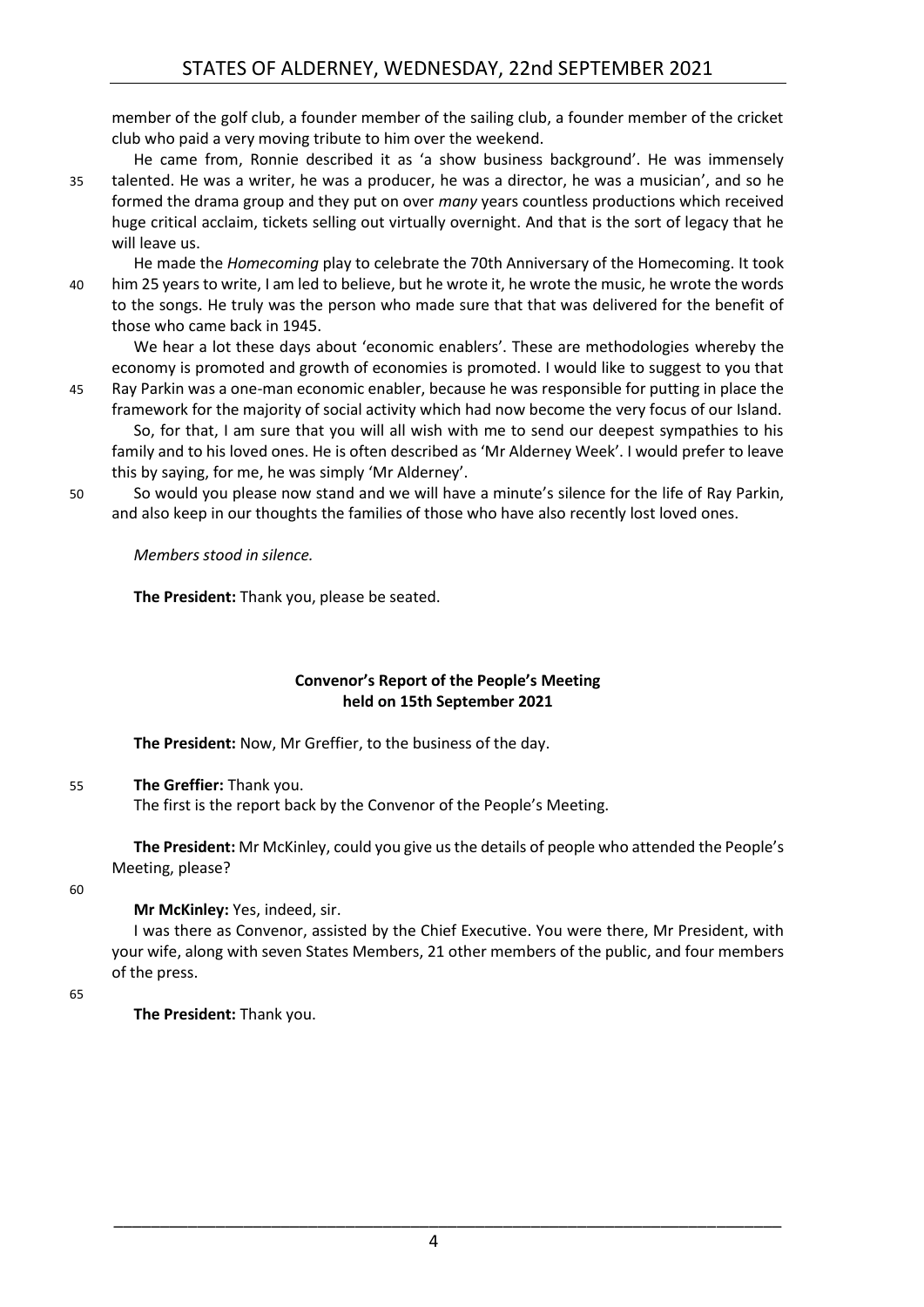## <span id="page-4-0"></span>Billet d'État for Wednesday, 22nd September 2021

#### **I. Chief Pleas – Two Chief Pleas received**

<span id="page-4-1"></span>*1. From Mr Peter Baron, on the subject of the Arsenal Estate and the proposed marina 2. From Mr Nick Winder, on the subject of economic recovery and early years provision in Alderney*

**The President:** Item I, Mr Greffier, please.

**The Greffier:** Item I, Mr President, is Chief Pleas

70 This is Persons whose names are included on the Register of Voters, and who have given due notice, will address the States on matters of public interest.

I have received two such letters, Mr President. The first, if we can deal in the order in which they were received, was from Mr Peter Baron, who I confirm is on the Register of Voters.

75 **The President:** Mr Baron, if you would like to come up, please, to the front.

*Mr Baron:* Mr President, and Members of the States of Alderney.

I have been introduced, Peter Baron. I represent Mount Hale Ltd today, a long-established Alderney company, a family company, that is the registered owner of the Arsenal. I would like to 80 thank you, Mr President, and your team for giving me this forum to address you all on the subject of the Arsenal Estate and the proposal for a marina development.

These two items are inextricably linked in that, while the States has given exclusive rights to a company to submit a marina proposal in this area, it should be clearly understood that Mount Hale Ltd is not here to represent nor speak for any marina developer. If I may start with the

85 Arsenal, the only visit to the Arsenal by a States Member in many years was by Mr McKinley, who came out in July by invitation. Mr Roberts has been on a number of occasions but on business matters rather than States' matters, so I need to explain, I feel, a bit about the site.

Our company has invested very heavily over the years on the Arsenal, preserving this Victorian heritage from the fate that has befallen Fort Tourgis and Fort Albert. Our estate encompasses a 90 lot of services, including residential units, storage, garaging, sports facilities as well as industrial and commercial use. It is located in a key seafront position and while in private ownership it is, nonetheless, a very important asset for the Island. When we offered to sell the estate to the States of Alderney in 2018, the then Chief Executive declined to make an offer to purchase.

I have to also mention the Land Use Plan. During the 2016-17 Land Use Plan we campaigned 95 successfully to reverse a proposal in the pre-approved version of the Land Use Plan that showed a line that was drawn down the centre of Braye Bay, with only the harbour area designated as a development area. The final version of the Land Use Plan, happily, thus opened up the east end of Braye for a potential marina and any other business matters that might be positioned on that side of the Bay. We also appealed successfully to see that the land on the Arsenal Estate was

100 afforded the same designation of opportunity area as had been already assigned to the Statesowned fortifications of Tourgis and Albert. We have held back on making further investments on this site that would be profitable for us, if this might be counter-productive to any proposed developed on the site or on seashore.

If I now move on to the potential marina proposal, and I draw your attention to a States of 105 Alderney press release, dated 8th October 2020, announcing a proposed marina development.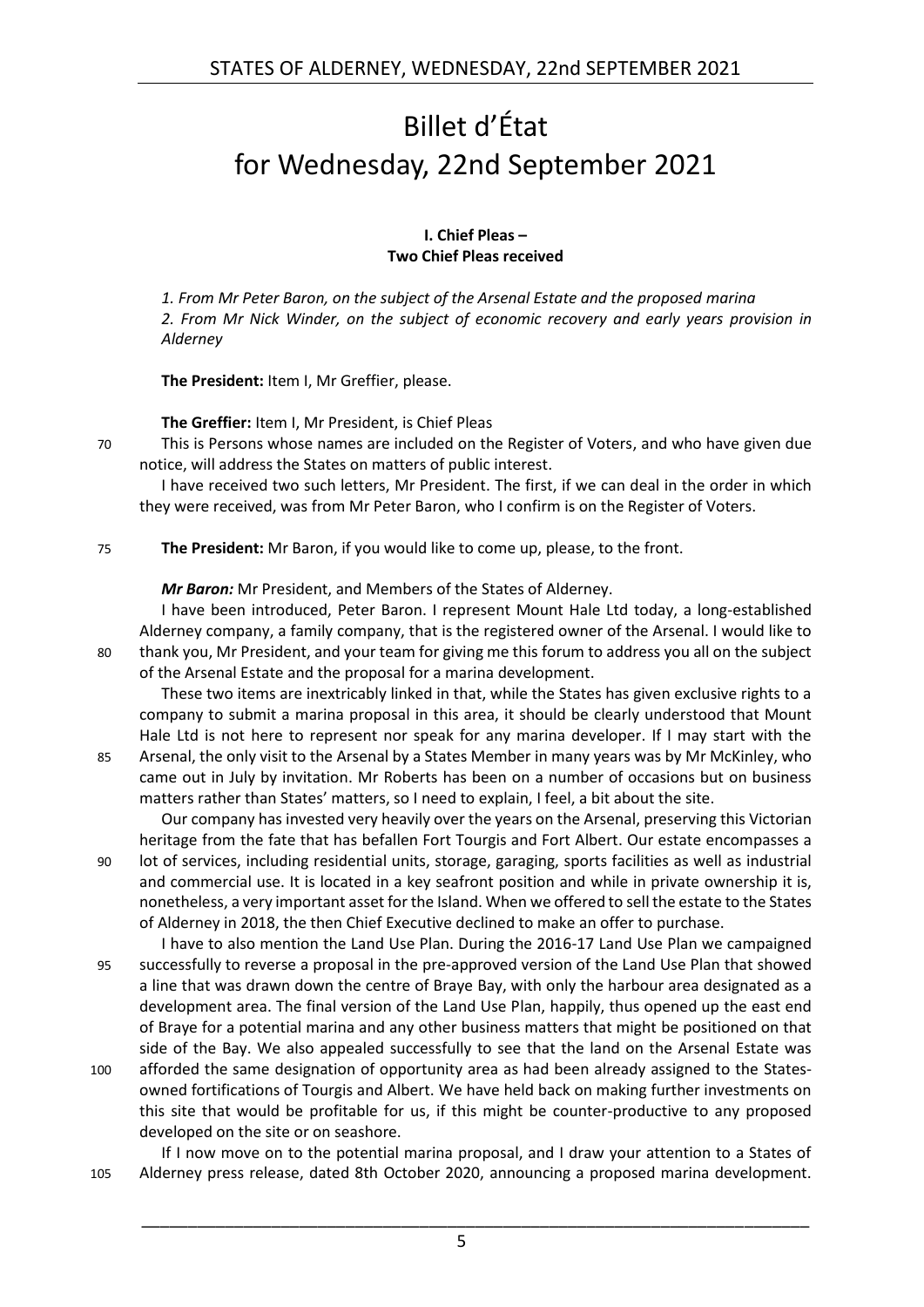The press release, in summary, states that a terms of letter was sent from our CEO to Braye Harbour Developments, giving this company exclusive rights and requesting they draft a plan for a 250-berth marina at the east end of Braye Bay, and it is for meeting the Island's economic and operational objectives. Importantly, it also says that the States are to work in partnership with the

110 developers, including the engagement of a project manager. Clearly, as the landowners of the Arsenal Estate where a marina *may* be connected to our land we have an interest, but no approach has been made from any party.

We learnt also from an article in *The Alderney Press* of 16th July of the formation of a subcommittee to focus on the Braye Harbour Development Company proposal. It was deemed to be,

115 quote, 'A States task group' naming the members of the group and has been set up to work with the principal to focus on the States' and the developer's responsibilities for aspects of these proposals. It appears to me this is not happening.

I have had limited contact from Mr Gordon Owen and discovered that he has not been made aware of the existence of this task group. He has received letters from our CEO – letter or letters,

- 120 I am not sure, and I have not seen these letters and is yet to respond. Other than that he advises me he is receiving virtually no communication, other than indirect negative feedback. This seems to me to be not right. That the task group do not appear to be addressing the mandate of working in partnership with the developers to achieve a proposal from them that might just have a chance of approval if such input is provided.
- 125 With all the multi-business as usual tasks that the members of the task group and the States in general are engaged in we accept this is a very difficult task but it is made harder, clearly, without the expected appointment of a project manager to drive things forward.

So I ask the questions: that all members of the marina task group declare publically whether in principle they are for or against a marina being constructed at the east end of Braye Beach.

- 130 Secondly, is the States planning an overall strategy for the whole of the harbour area, including any marina? And, if so, how does this current request for a proposal from Braye Harbour Developments fit in with this strategy? And, if there is such a strategy, what is the timescale? I must end by saying, whatever strategy is being planned for Braye Harbour development area, this historically important Island asset, known as the Arsenal, should not be forgotten. I would be
- 135 happy to extend an invitation to any Member who wishes to come to visit the Arsenal, by appointment please, if you wish, when you might see the vision that we see for this area for opportunity for development.

Thank you for your time.

#### 140 **The President:** Thank you very much indeed, Mr Baron.

I am sure that the Members have all listened intently to what you have had to say and I think I can say with confidence that there will be some feedback to you as a result of that.

*Mr Baron:* Thank you, Mr President.

145

#### **The President:** Thank you.

Before I call Mr Winder, sorry … Mr McKinley, I think, in fact, there was something mentioned about Chief Pleas at the People's Meeting?

150 **Mr McKinley:** There was indeed, Mr President, yes.

The Chief Executive advised that at the time of the meeting there was only one submission as a Chief Plea but a second submission, by Mr Winder, came in well within time, after the meeting. It was queried that items raised through the Chief Pleas process usually get passed to the relevant Committees for further discussion or debate. However, looking through previous minutes

155 and *Hansard* this has not happened in recent times. The public should be assured that this process is followed-up as a matter of public record. Action is required otherwise it is a pointless exercise.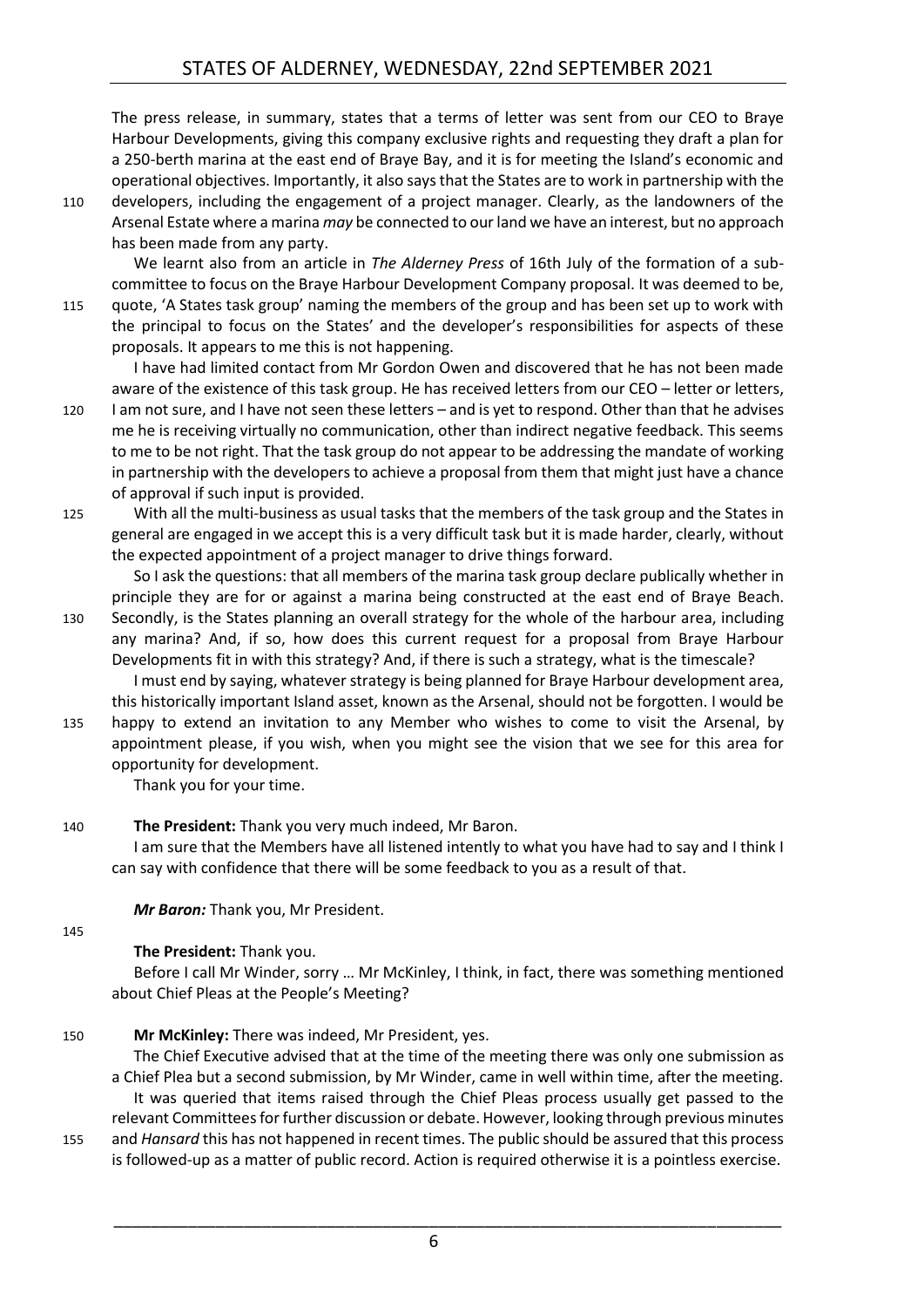**The President:** Thank you, Mr McKinley.

**The Greffier:** Mr Winder, please. I also confirm, Mr President, that Mr Winder has confirmed 160 that he is on the electoral roll.

**The President:** Thank you.

*Mr Winder:* I shall try to be brief. I am using unfamiliar technology but I will try and keep it 165 short and simple.

Our Bailiwick has formally ratified the UNCRC, the Convention on the Rights of the Child. This is the consummation of all the initiatives that have derived from post-war research on child care. UNCRC is a revolutionary document. We cannot just sign it off and go back to business as usual.

Everybody knows that it takes a village to raise a child, but many still struggle to accept that if 170 we want to safeguard children in accordance with the UNCRC we must work across generations

to resolve social divides and build a secure, supportive community for everyone. It is that subject I would like to talk to you about now.

So, what should Alderney do? First I think we need to talk about the economy. I ask your forgiveness, I know you are discussing this and I am not an expert, but I have been doing a little 175 reading and some of the things I read seem to be relevant. Guernsey's GDP *per capita* is about

£51,000. In the UK that figure is about £48,000, so our GDP *per capita* is relatively high. The UK economy is heavily biased towards finance, which creates structural problems for them because finance and commerce are largely unconnected. That big money does not trickle down as perhaps we would like it to.

- 180 Now, 28% of UK GDP comes from finance. In Guernsey, as I understand it, that figure is close to 45%. The upshot of that is that the commercial economy in Guernsey can go to hell in a handcart and GDP will stay high. That is something that needs to worry us, not least because we do not have much of a finance industry.
- Regressive taxes hurt both the poor and the commercial economy, and the effect, with great 185 respect to Guernsey States, cannot be offset with tax allowances if people are not earning enough to pay tax. It is particularly damaging for charities and NPOs, which have to spend in order to provide public services and which do not receive tax allowances. We are going to have to incur extra costs in order to provide services to the community. Okay, so that is the economy, it is just background information.
- 190 What else should we do? I think we should stop talking about Alderney's ageing population. I know that is a strange thing to say but the total dependency ratio in Guernsey is slightly less than that in the UK. There is not very much in it, the difference is quite small but, if our problems in Alderney were caused by ageing, our dependency ratio would match Guernsey's because it is the same baby boom. This is not about the baby boom, it is about the in-migration of elderly people 195 and the out-migration of young families. That is our big problem. The ageing population is a problem for everybody, but that is really background noise for us.

The question I would like you to consider is: why do young families leave? I would like to suggest that there is actually a deep poverty trap. We tell people Alderney is a wonderful place to raise children, but it is actually quite difficult. Carers are locked out of the workplace until children

- 200 turn two because there are not enough registered childminders. Incomes here are low, living costs are high and childcare is very expensive. I mean, actually childcare costs in Alderney are absolutely low but expensive relative to people's incomes. If carers are not earning enough to make insurance contributions – that is to say the people looking after the children – then they get no maternity or sickness pay at all. Even if they have a contribution record they do not get it for very 205 long.
	- We give mothers about half as much paid maternity leave as in the UK. It is a maximum of 26 weeks here and many only get 14 weeks if they have not been in the job market long. We provide very little support for carers juggling two or three jobs, raising children on low incomes or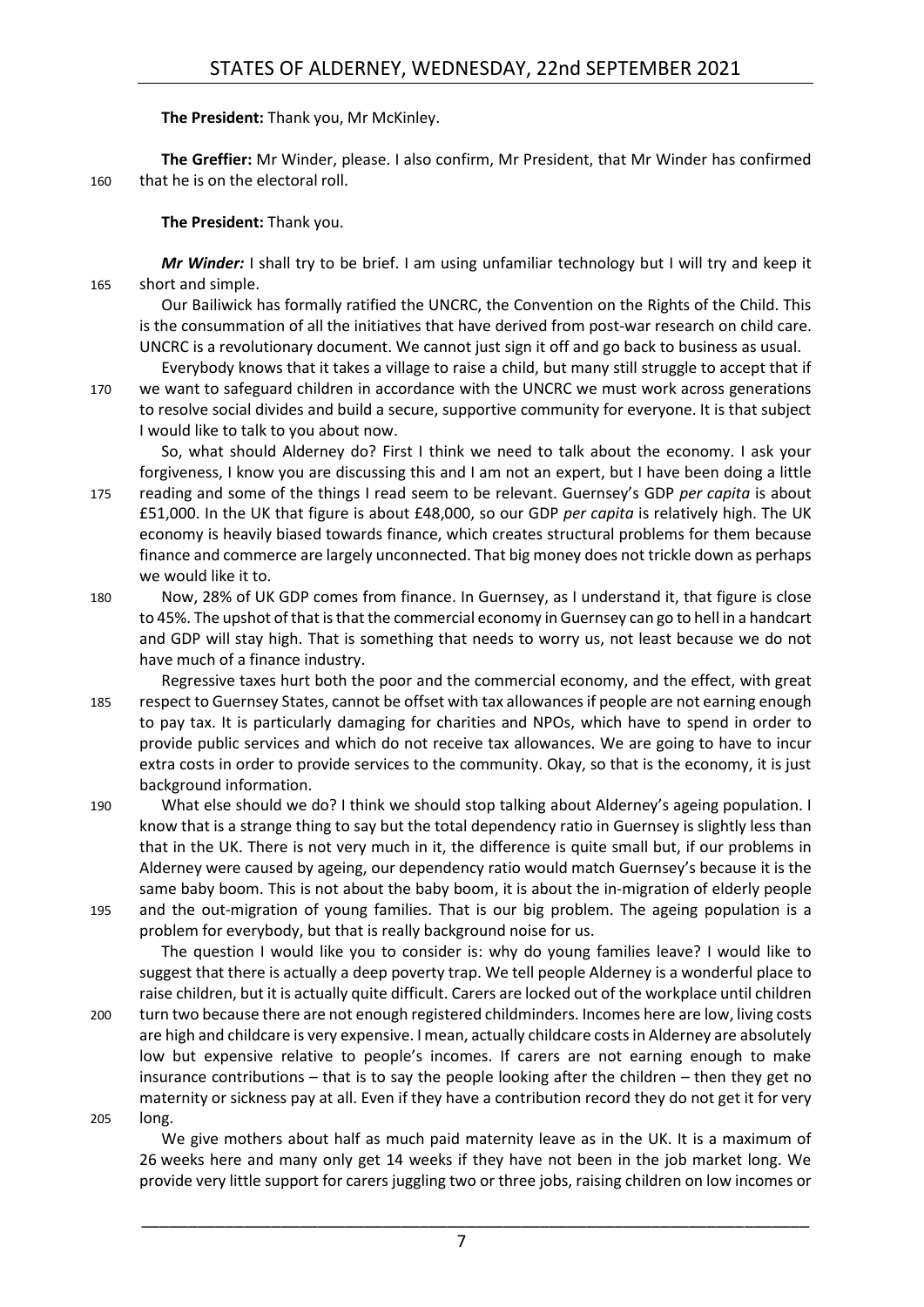struggling with mental health issues. All of these factors make it actually extremely difficult to 210 raise children here in Alderney on a low income.

Now, the pre-school at the Island Hall, which I serve as voluntary treasurer, is doing what it can. We provided free pre-school services in the wake of the two lockdowns. We have extended our hours to the point we are now competing with other users of the hall, and this is not really acceptable. There are lots of legitimate uses of that hall and we are taking to pretty much every 215 spare hour. We have lost 40% of our bank balance to COVID alone.

We are actively recruiting younger staff and trying to train them up to take responsibility for this work. But they are falling into the same poverty trap that affects other people on low incomes. They cannot find childminders to look after their own children, which makes it hard for them to come to pre-school to look after other people's two- to four-year-olds. I mean, it is such a catch-

220 22, it is really tough. Since they cannot come to work they cannot earn enough to pay their own contributions, so those that are not on family allowance do not even get stamp credits, and those that *are* on family allowance do not get any of those benefits that they need if their children need support.

If you want to change the dependency ratio and meet obligations under the UNCRC, I suggest 225 you start with that poverty trap. We have really got to think about that one.

There is a fine children's centre in Guernsey called Bright Beginnings. I am a great fan of Bright Beginnings. It is has a resident pre-school, a cafeteria run by volunteers, it has training programmes, open groups and ready access to healthcare services for children and carers during the precious 1,000 first days of life.

- 230 Some of you will remember the Bowlby Report, written just after the war, which showed that negligent and disruptive parenting in the first 1,000 days of life created trauma in infants that damaged their cognitive development for the rest of their lives. It is almost like hitting a child on the head with a mallet. Every performance, every measure of performance, they failed; their social skills did not develop, their intellectual competence did not develop. We have really got to support 235 people who are having a tough time when their children are young because their children are
- extremely vulnerable.

Now, places like Bright Beginnings, happy, well-adjusted children thrive in them. Carers under stress can acquire parenting skills by watching their own children play with staff. People get access to healthcare, and language and literacy support. Estranged parents can even have supervised

240 access to their own children. This is a wonderful facility. I think Alderney needs one of these. I would like you to consider making some representations to the States of Guernsey to see whether we could get such a centre over here.

So, to summarise, there are two things I would like you to consider: first, I would like you to look at that poverty trap. It really is very deep, very profound. People manage because they are 245 independent, because they are proud and because they do not want to come to the States for help, but they are struggling and many of them manage by leaving our community.

Second, think about a children's centre. See if we can get Guernsey to think about a children's centre, it is after all a transferred service.

Thank you very much for your attention.

250

**The President:** Thank you very much indeed, Mr Winder.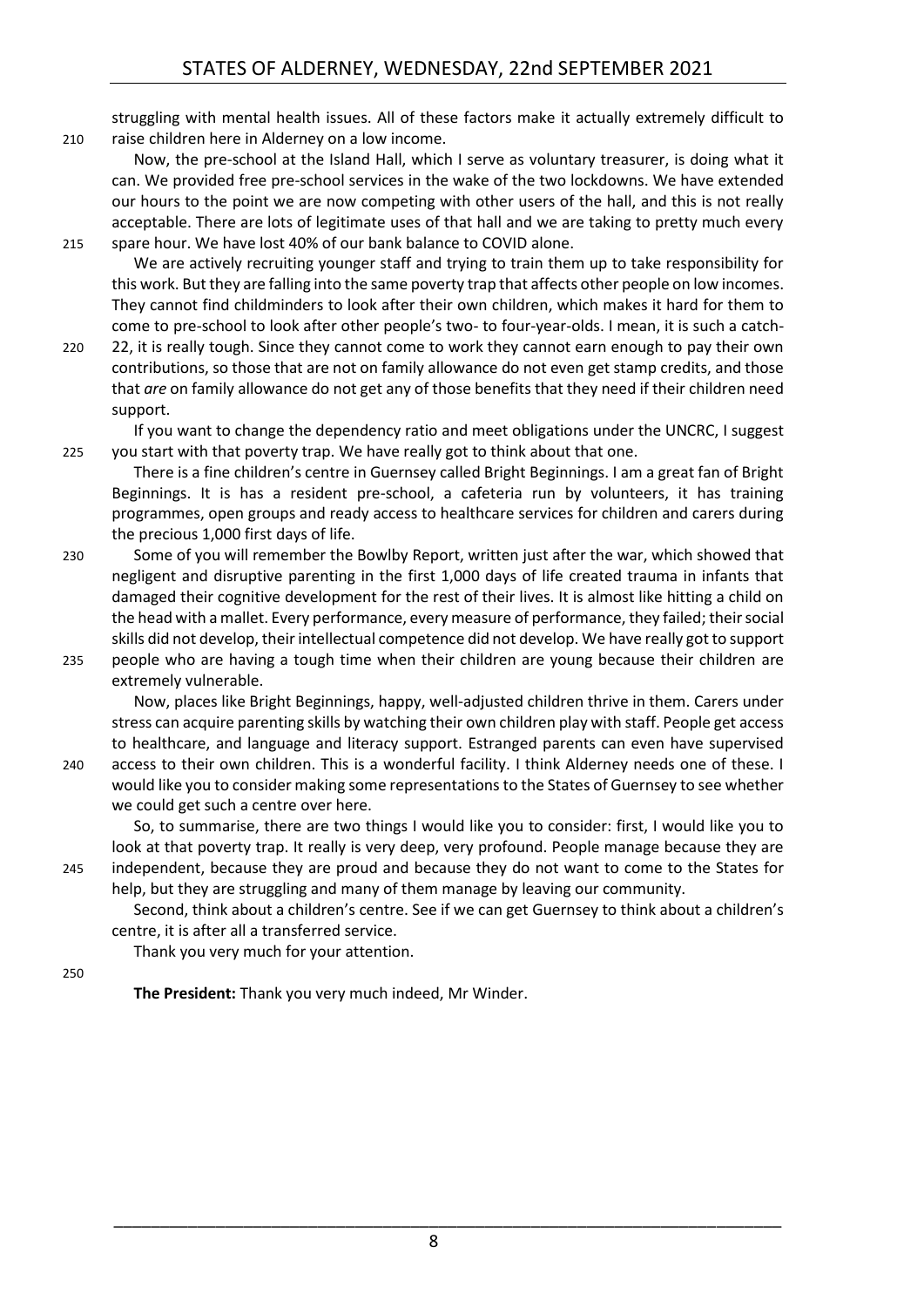#### **II. The Medicines (Human and Veterinary) (Bailiwick of Guernsey) Law (Amendment) Ordinance, 2021 – Item approved**

<span id="page-8-1"></span><span id="page-8-0"></span>*Item II.*

*The States of Alderney is asked to approve "The Medicines (Human and Veterinary) (Bailiwick of Guernsey) Law (Amendment) Ordinance, 2021"*

#### **The Greffier:** If we may move on to Item II please, Mr President.

It is the Medicines (Human and Veterinary) (Bailiwick of Guernsey) Law (Amendment) Ordinance, 2021. The States of Alderney is asked to approve the Medicines (Human and 255 Veterinary) (Bailiwick of Guernsey) Law (Amendment) Ordinance, 2021. This is proposed by Mr Carter, seconded by Mr Snowdon.

#### **The President:** Thank you.

Mr McKinley, any observations at the People's Meeting?

260

**Mr McKinley:** There were no comments on this Item, sir.

#### **The President:** Thank you.

So now, Mr Carter, in the absence of the Chair of Policy and Finance, you will be proposing this

265 Item.

**Mr Carter:** Yes, that is my honour, sir.

The Medicines (Human and Veterinary) (Bailiwick of Guernsey) Law (Amendment) Ordinance, 2021, was made by the Policy & Resources Committee on 17th August 2021, using the powers 270 conferred to it by Article 66 of the Reform (Guernsey) Law, 1948. Prior to the Committee *for* Health and Social Care making those Regulations for the commencement of the Ordinance, confirmation of its approval from the States of Alderney is required.

The Ordinance will replace the need for regulations to be made by the Civil Contingencies Authority (CCA) every 30 days, as at present, which limits the liability of the States of Guernsey to 275 £120,000, should a vaccine recipient suffer any significant adverse consequences having been administered a COVID-19 vaccine with temporary authorisation.

The Ordinance will remain in place until the proposed amendments to the Medicines (Human and Veterinary) (Bailiwick of Guernsey) Law, 2008 are passed by the States and subsequently approved by the Privy Council, at which point it would be repealed. This achieves the aim of 280 placing the existing emergency regulations of the CCA on a more robust statutory footing at the earliest opportunity, initially through Ordinance and later through a change in primary law.

I would be grateful if the Medicines (Human and Veterinary) (Bailiwick of Guernsey) Law (Amendment) Ordinance, 2021 is hence placed before this meeting for debate. Thank you.

285

**The President:** Thank you very much indeed, Mr Carter. Anything to add, Mr Snowdon?

**Mr Snowdon:** I am happy to second and reserve my right to speak.

290

**The President:** Thank you very much indeed.

Would anybody like to speak on this particular motion? Then back to you, Mr Snowdon, do you wish to speak?

295 **Mr Snowdon:** I do not need to use my right, but thank you, sir.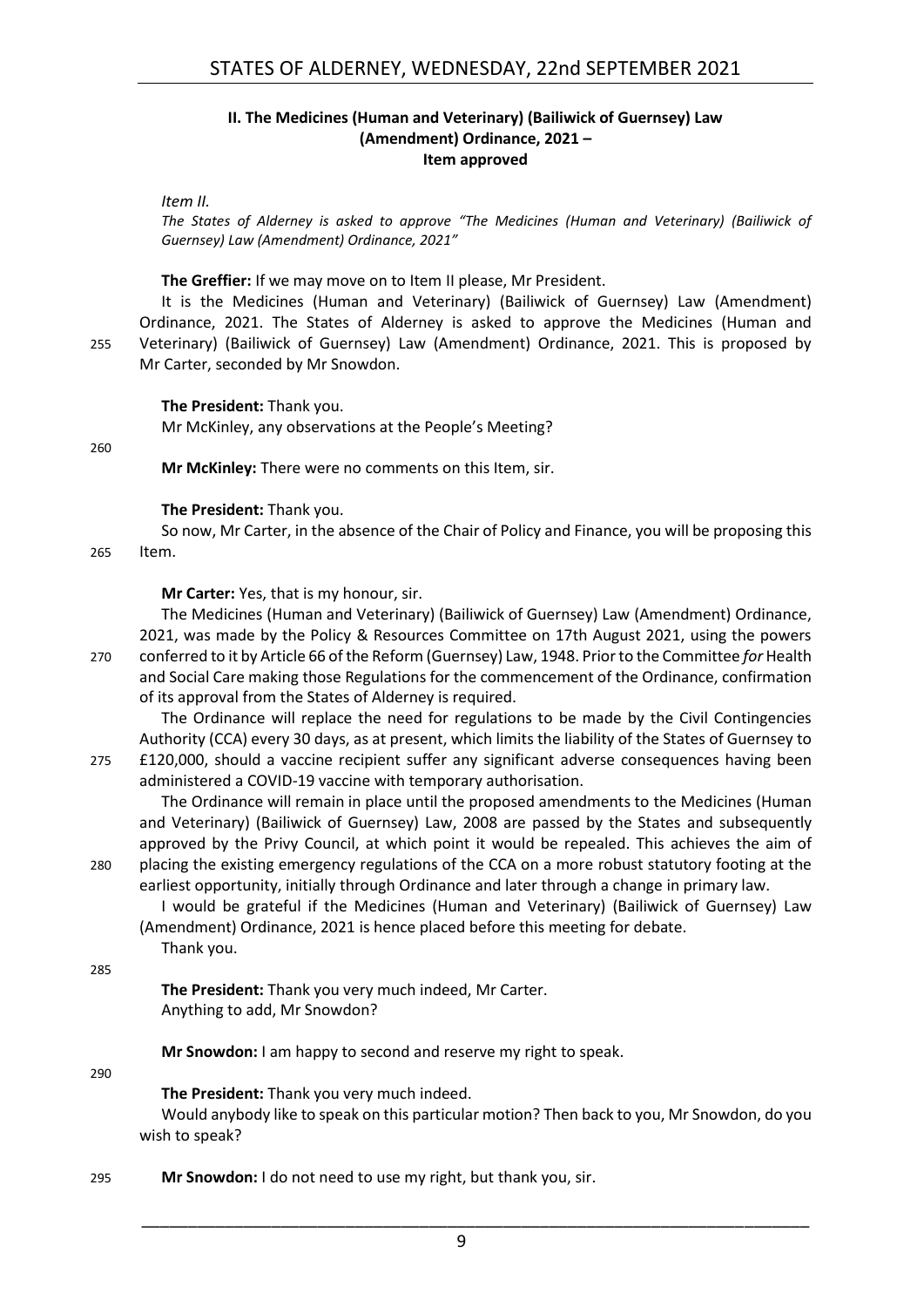**The President:** Thank you very much indeed.

Well, that being the case, I am assuming that we are all in agreement that that should pass.

**The Greffier:** The item is passed, sir.

300

**The President:** Thank you.

#### **III. Questions and Reports – Eight questions for verbal reply**

<span id="page-9-0"></span>*Item III*

*One question from Mr Gentle for the Alderney Representatives on the States of Deliberation: (1) Would our Guernsey Representatives be supporting any initiatives for the Bailiwick to take in its fair share of Afghan refugees - a matter that has been raised in the media by Guernsey Deputy Jonathan Le Tocq and a former Chairman of our own Policy and Finance Committee, James Dent?*

*Three questions from Mr Snowdon for the Chairman of the Policy and Finance Committee: (1) Can the chairman update on the Nunnery situation and what progress is being made with the accommodation section?*

*(2) Following updates given at the Peoples meeting - 'open forum' would the Chairman be able to inform the public about P&F decisions around Harbour House and if we can request a public presentation from AHA?*

*(3) Regarding major projects such as Marina, Tourgis and FAB Link, do working groups/subcommittees for the States of Alderney have any updates on these major projects?*

*Two questions from Mr Snowdon for the Chairman of the General Services Committee: (1) The freight service to the island is absolutely essential, please could the chairman reassure us that measures are being taken to strengthen the service during the winter months? (2) Does the Chairman have any GSC updates he wishes to share?*

*Two questions from Mr Snowdon for the Chairman of Building and Development Control Committee:*

*(1) Could the Chairman please comment on whether there are plans to further protect Longis Common following the protection of Lager Sylt.* 

*(2) With the present housing crisis, please could the chairman of BDCC and member of the Housing Action Group outline future housing plans for local families, key workers and potential Afghan refugees?*

**The Greffier:** Item III, Questions and Reports. There are two States Members that have questions posed before the States this afternoon. The first of which comes from Mr Gentle.

305 **The President:** Now, before Mr Gentle rises, notice was given of this in good time, it in fact appeared on the Billet so was spoken of at the People's Meeting, I think.

**Mr McKinley:** Yes, indeed, sir.

310 **The President:** So could you tell people what was said about Mr Gentle's question, please?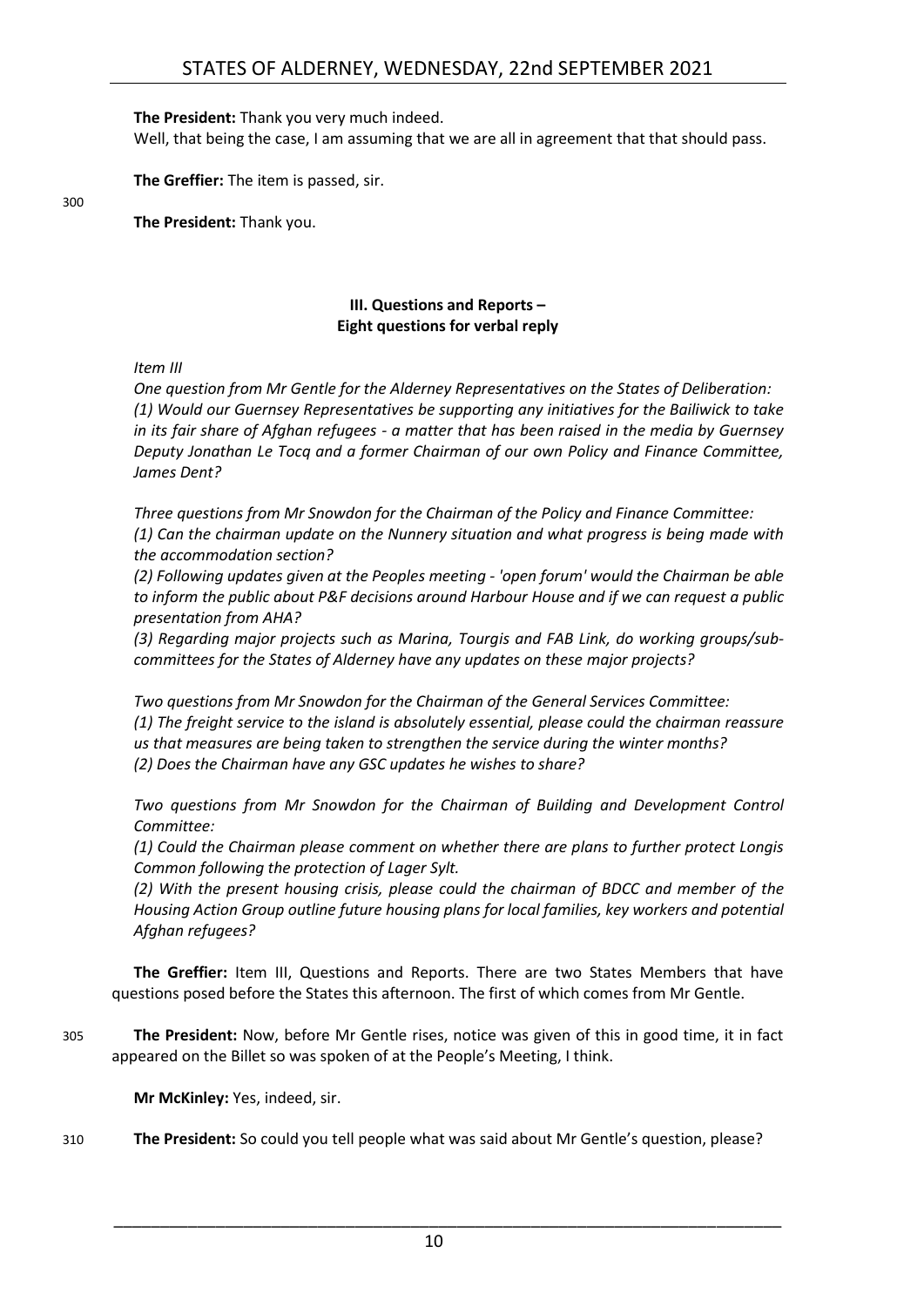**Mr McKinley:** Yes, indeed, sir, should I start by just letting everyone know the question? (**The President:** Yes, please.)

The following question was received from Mr Gentle: would our Guernsey Representatives be supporting any initiatives for the Bailiwick to take in its fair share of Afghan refugees, a matter 315 that has been raised in the media by Guernsey Deputy Jonathan Le Tocq and a former Chairman

of our own Policy and Finance Committee, Mr James Dent? The question that was submitted was asked, 'Would the States of Alderney support any moves to provide homes in the Bailiwick for the Bailiwick's fair share of Afghan refugees?' And it would be particularly useful also to hear the views of individual Members on this subject.

320 Mr Snowdon stated that he and Mr Roberts will be answering the question from Mr Gentle in the full Guernsey States' Meeting next week and was sure that this issue will be followed up at a meeting of the Policy & Finance Committee.

**Mr Snowdon:** Sorry to interrupt, point of order or correction, please. He is answering it in this 325 Chamber, Mr McKinley, sorry to interrupt.

**Mr McKinley:** Oh, all right, sorry. But you will also be raising it …?

**Mr Snowdon:** No.

**Mr McKinley:** No, okay.

It was noted that housing is already an issue on the Island, 'We need to look after our own people first'. It was also commented that there is no plan or structure for this idea, as the Island has certain laws which these plans need to work alongside.

330

335 A comment was made that this is just another 'Nothing Billet', something raised at July's People's Meeting also.

**The President:** Thank you, Mr McKinley.

#### **Taking-in of Afghan Refugees**

<span id="page-10-0"></span>**The President:** So that is your question, Mr Gentle.

340

**Mr Gentle:** Yes, sir.

**The President:** Would you like to answer that question, Mr Roberts?

345 **Mr Roberts:** Yes, I would like to, and perhaps Mr Snowdon.

**The President:** I am sure he will.

**Mr Roberts:** Sir, I consider it to be a bit of a rhetorical question; and I just thank Mr Gentle for 350 his somewhat rhetorical question.

Jersey is giving £360,000 towards the Afghan refugee relief; and Jersey's statement is 'Jersey has no plans to accept refugees from Afghanistan at this time'.

Guernsey's Jonathan Le Tocq has asked the same question as he did when we had the Syrian humanitarian crisis a few years ago and it was far worse than this one, in my own view, as those 355 people were getting bombed and bombed every day. Nevertheless, it is always concerning when

our fellow man, in other parts of the world, faces the ravages of war.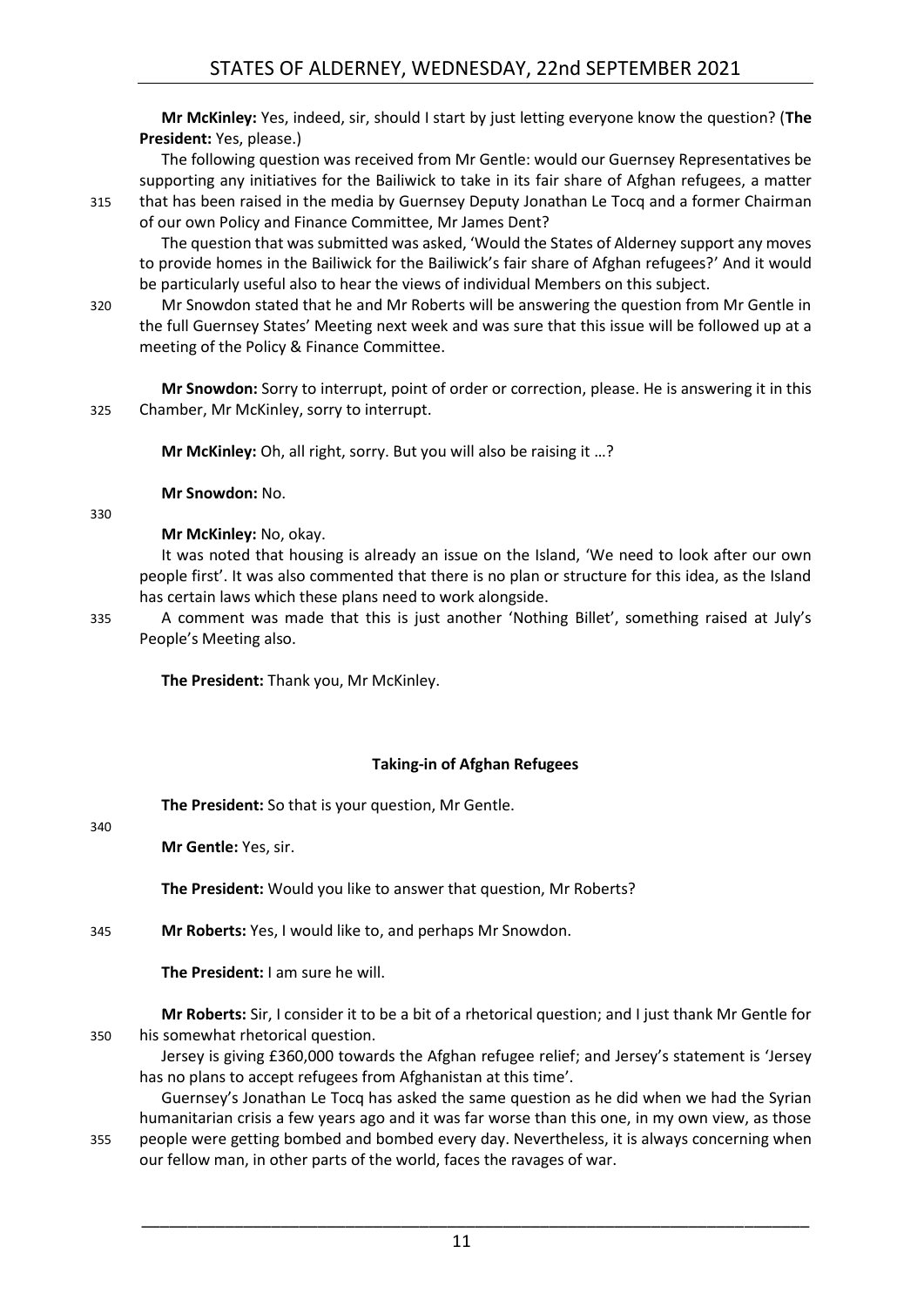Of course I sympathise with these displaced people, and I am sure that anyone with an ounce of decency will feel the same way. But what I would say is: where would we place them? We have a waiting list of 15 for the AHA or States' houses. Some of these people who are waiting on that 360 waiting list are disabled. We are told we cannot house our own key workers.

Sir, I feel that the 'key workers' term is used perhaps too freely. Our staff in our shops, our taxi drivers, our States' workers, our building workers, our Alderney Electricity workers, our Aurigny staff are all key workers and part of this Island without whom the Island would collapse. Look at Whitegates, neglected by the States so they can sell it off as irreparable – it is an excuse, it is a 365 derelict property so it is easy to use that. Our Old Connaught, purpose-built with kitchens, lifts and common rooms, left neglected. If we have a housing crisis, and we do, why have we not followed up with the roof repairs and with internal repairs? Perfect for sheltered housing and key workers' accommodation. So can we get our own house in order and then ask the same question as it was when there was a Syrian crisis?

- 370 There were Alderney refugees too, remember, many years ago. Three generations of my family were on the boats along with my unborn sister, so I am the son of a refugee. But we hold a housing crisis, not being able to house our own people, let alone housing more. We also do not have Jersey's money to contribute to that cause in that sum.
- So I cannot give a definitive answer, Mr Gentle, for the reasons I have already stated. I will 375 indeed listen to Deputy Le Tocq when or if he brings it to the States; and, again, I am sympathetic, of course I am. This question is laced with good intent. Perhaps the UK may be better to answer to it than I, given our current situation.

Thank you, sir.

380 **The President:** Thank you, Mr Roberts. Do you have a supplementary question for Mr Roberts?

**Mr Gentle:** No, sir, thank you.

385 **The President:** Thank you very much indeed. Would anybody else like to ask Mr Roberts a question arising out of what he has just told us? Thank you, Mr Snowdon.

**Mr Snowdon:** Firstly, I would just like to say thank you to Mr Gentle for putting this question 390 forward. I think that we need to ask more questions in this Chamber.

I think we have all seen the awful events that have sadly happened, and the horrible acts taken in Afghanistan recently. I think it is important that we do debate this and maybe it is something for P&F to debate a little bit more in detail rather than just a question here. But thank you for getting the ball rolling, Mr Gentle.

395 As Mr Roberts has highlighted already, Jersey is giving £375,000 in aid. That is split between three different organisations – the United Nations High Commission for Refugees, £150,000; Street Children, £125,000; and British Red Cross, £100,000.

I think it is just important – and I thank Mr Roberts for looking back in time a little bit – to also highlight that Alderney has played its part before. I think it might have been a little bit forgotten.

- 400 We did have Jewish refugees that were taken to the Island here for protection in 1938 and 1939, and that was actually done by the German Emergency Committee, which was trying to help refugees that were trying to get out of Germany at the time. I am touching on that, but I just want to touch on the initiative. The initiative was to bring 40 refugees into Alderney before the outbreak of the war to give agricultural training on the Island so they could be deployed somewhere else.
- 405 Now, what I am highlighting that reason for is that I think if you are bringing refugees into the Island you have got to think about the whole work programme and what your aims and objectives are, so a relocating plan to bring those refugees into the Island, if that is something that P&F and the States of Guernsey is minded to do.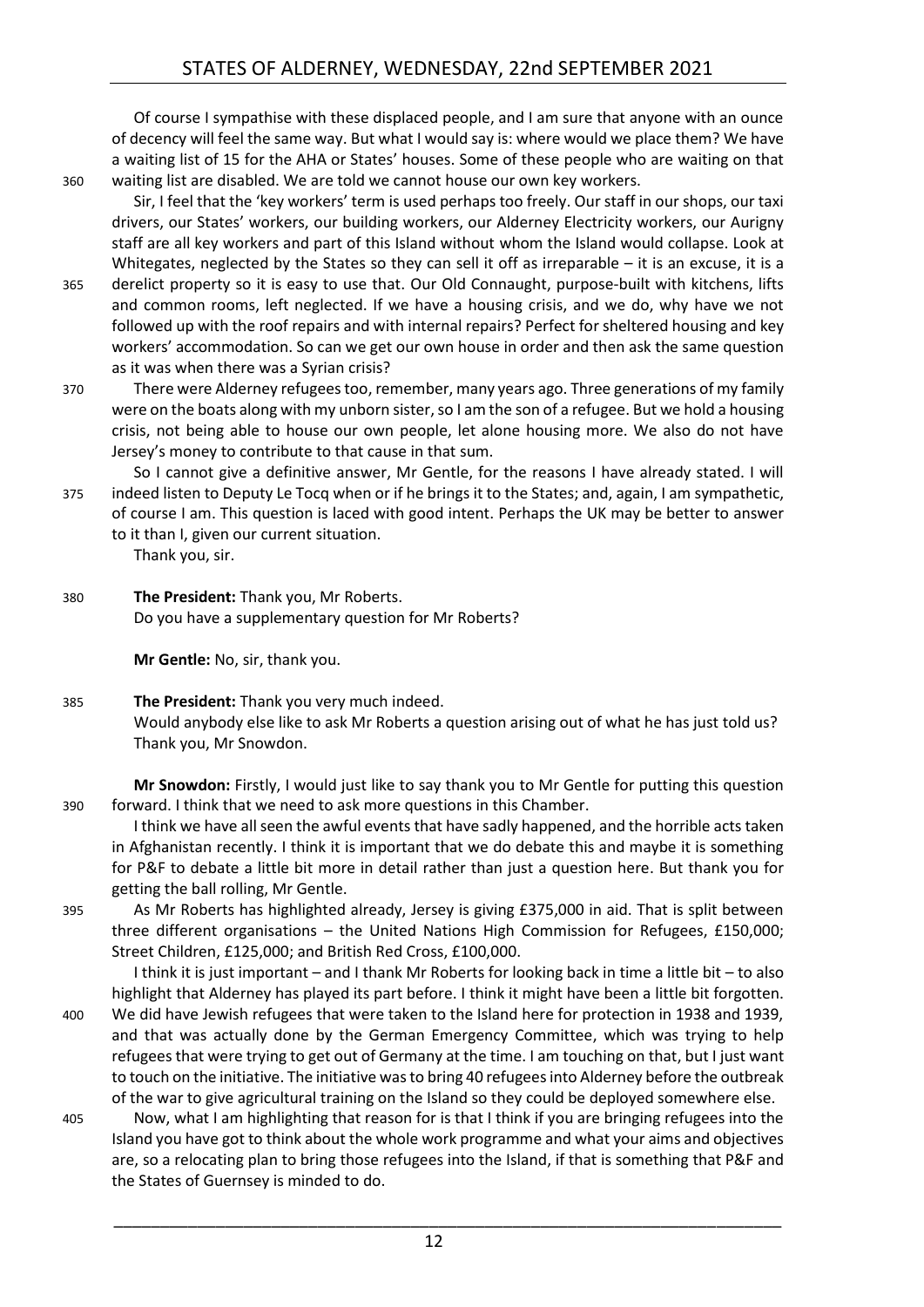#### STATES OF ALDERNEY, WEDNESDAY, 22nd SEPTEMBER 2021

So, what work plan would you put in place to bring those refugees in? What level of support 410 would you bring? We have all had those conversations with social security. What education and training would you put in place? So although this may seem an easy question and an easy answer it really is not. It is a very complex subject. But, as I say, I do thank you for raising it. Mr Roberts has already highlighted the housing issues and sadly we do have people unable to find a house here, and we cannot even get nurses and teachers to the Island.

- 415 But what I would like to say in answer to Mr Gentle's question is, I am more than happy if P&F – and I suggest you put this on to the P&F agenda, hopefully – to request Deputy Chris Blin, the President of Overseas Aid & Development, to come over to us and talk about what their plans are. Maybe there is a financial package that they will be doing similar to Jersey, or other methods; and also Deputy Le Tocq. But I think probably the best place to take this forward is to submit a paper 420 to P&F for Members to consider and debate if we want to take this forward or not.
- But it has been brought with good intention this question and it is right that we start talking about this. Thank you.

**The President:** Thank you very much.

425 Mr Gentle, anything?

**Mr Gentle:** No, sir, thank you. I would just like to thank them both for their response.

**The President:** Would any other Member wish to ask a question? No.

430 Thank you very much indeed.

#### **Update on the Nunnery**

<span id="page-12-0"></span>**The President:** We now move on, Mr Greffier, to questions from Mr Snowdon, who is certainly making his attempt to get more questions before the States! I think your first questions, Mr Snowdon, are to the Chairman of the Policy and Finance Committee.

435 **Mr Snowdon:** Sir, in the absence of Mr Abel, I think Mr Carter is kindly answering these questions. The first question is: Can the Chairman update on the Nunnery situation; and what progress is being made with the accommodation section? Thank you, sir.

440 **Mr Carter:** Thank you for the question, Mr Snowdon.

The ABO, as you all know, have received a termination of lease letter and are due to vacate the property by 1st October. P&F agreed to receive a report on how to move forward, setting out a process of invitation for expressions of interest to find organisations or groups, or organisations locally and further afield who would want to lease the property, respecting the current residents 445 contract and the heritage of the site.

This report is due to come to P&F in October, with a recommendation to proceed as advised by the Law Officers. The aim is to gain as wide and varied interest to the property as possible for the benefit of Alderney.

450 **The President:** Mr Snowdon?

**Mr Snowdon:** I do not have a supplementary, thank you.

**The President:** Thank you.

455 Does anybody else have a supplementary question for Mr Carter?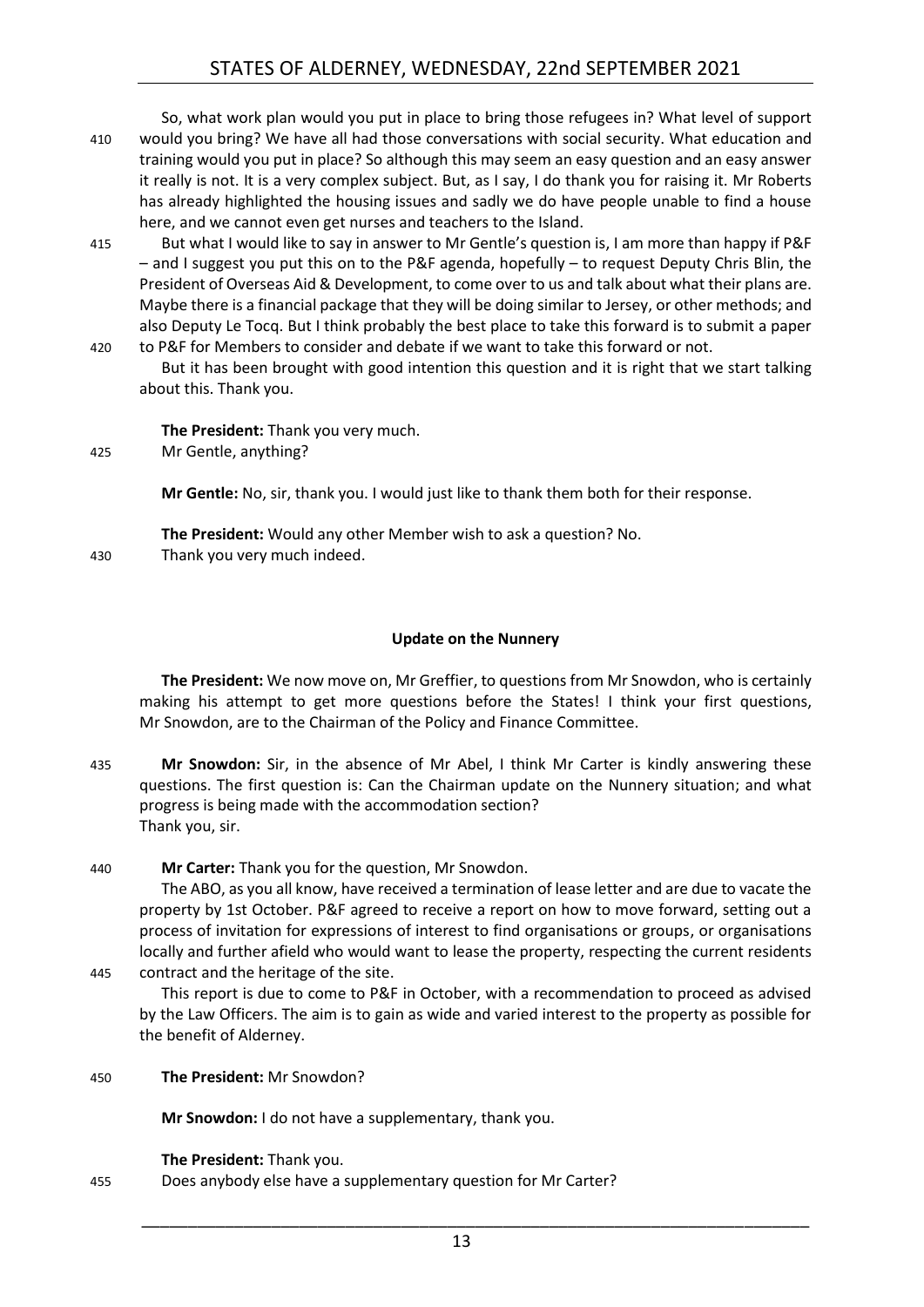#### **Harbour House**

#### <span id="page-13-0"></span>**Mr Snowdon:** Thank you, sir.

Following the updates given at the People's Meeting 'open forum', would the Chairman be able to inform the public about P&F decisions around Harbour House and if he can request a public presentation from AHA?

460 Thank you.

**The President:** Mr Carter.

**Mr Carter:** Thank you; and, again, thank you, Mr Snowdon.

- 465 With regard to the AHA they consulted with P&F with a proposal to sell Harbour House, at some point in the future, to fund a development to increase the overall social housing stock on the Island. Whilst the Committee was agreeable to the acquisition of new stock, with financial support from the States, there were reservations from a majority of members over disposal of Harbour House, particularly in the absence of a development plan for the Harbour.
- 470 The Committee's view has been communicated to the AHA so that dialogue can continue on options for an alternative and mutually agreeable strategy which will meet the cost of that new acquisition.

With regard to the request of a meeting, there is a protocol in the framework agreement to engage, and I would suggest that at the very next meeting that we have, that proposal to have an 475 open meeting with AHA as a public presentation will be put. I would hopefully ask that they receive

it and actually undertake it.

Thank you.

**The President:** Thank you.

480 Mr Snowdon.

**Mr Snowdon:** No supplementary question, sir, thank you.

**The President:** Anybody else?

485 Thank you.

#### **Updates on major projects such as the Marina, Tourgis and FAB Link**

<span id="page-13-1"></span>**Mr Snowdon:** Regarding major projects such as the Marina, Tourgis and FAB Link, do working groups or sub-committees of the States of Alderney have any updates on these major projects? Thank you.

490 **The President:** Mr Carter.

**Mr Carter:** Thank you.

Yes, with regard to the three projects that you have highlighted there – the Marina, Tourgis and FAB Link – there have been communications with interested parties regarding the marina 495 development and Fort Tourgis. The external party interested in the marina development has been requested to provide further information to assist P&F in consideration of that project. That is commercially sensitive material, therefore no further detail can be provided at this time.

Fort Tourgis developers have recently been in contact with the Chief Executive and have requested a meeting in October with her to discuss the next steps. States Members will obviously 500 be updated accordingly.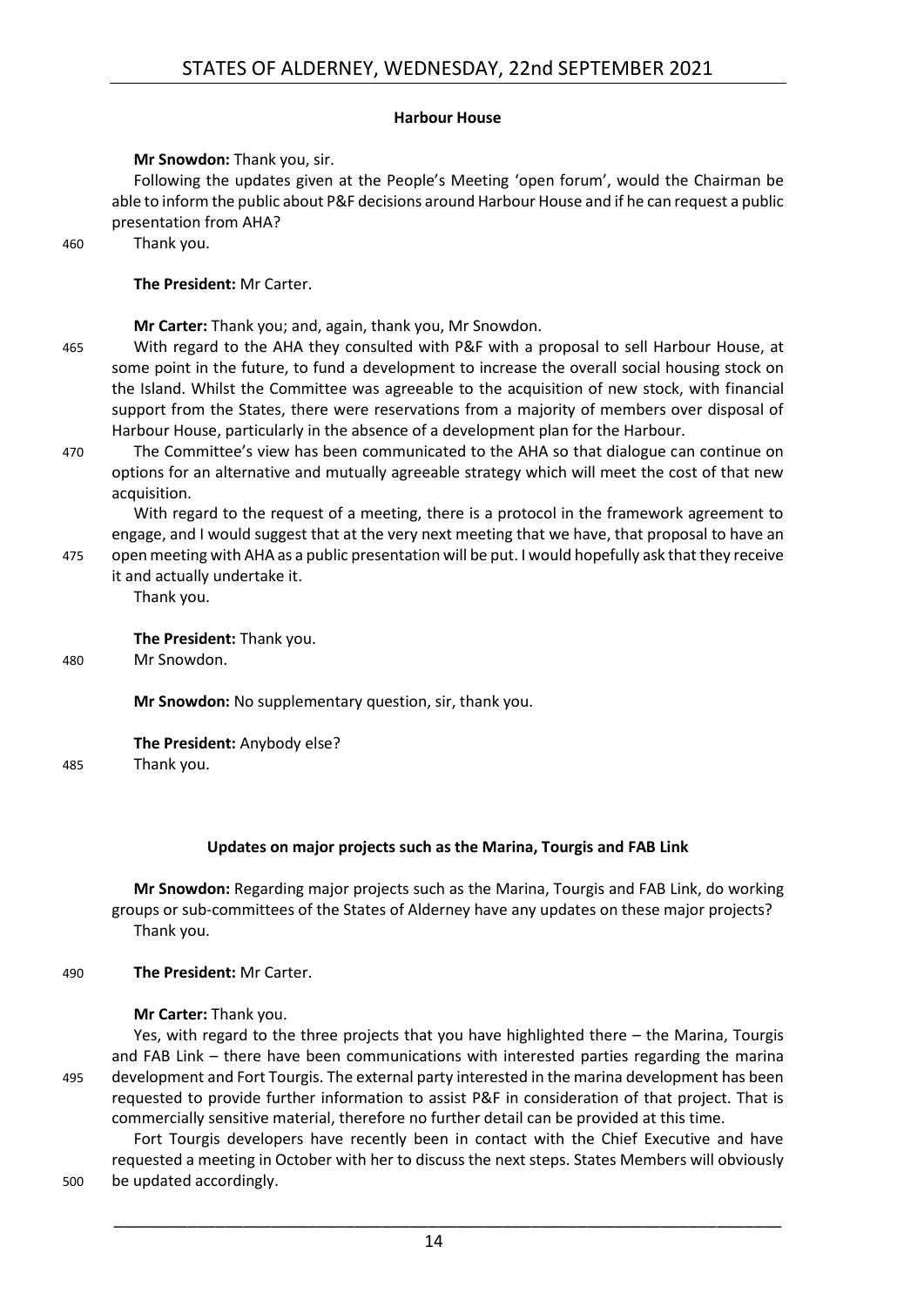The States does have an agreement with FAB Link Ltd that includes a half-yearly update report on the project to be provided to the States every October and April. The October report will be reviewed by the Policy and Finance Committee once it is received. The detail provided by FAB Link is received under commercially sensitive cover so the information is not all in the public domain.

505 At the time of the previous feedback, dated 2nd April 2021, FAB Link did take the opportunity to report publically on progress indicating that development activities were continuing to secure land rights in the UK. This information has raised compulsory purchase orders and is publicly available; and secondly, that no decision has been made on the routing of cables either around or across Alderney.

510

**The President:** Thank you very much indeed. Mr Snowdon.

**Mr Snowdon:** No supplementaries, but just thank you to Mr Carter for answering for Mr Abel.

#### **Freight services during the winter**

<span id="page-14-0"></span>515 **The President:** Thank you. Would anybody else like to ask a question? No, in that case, we now turn your questions, Mr Snowdon, to the Chairman of the General Services Committee.

#### **Mr Snowdon:** Thank you, President.

520 The freight service to the Island is absolutely essential, please could the Chairman reassure us that measures are being taken to strengthen the service during the winter months? Thank you.

#### **The President:** Mr Kelly.

#### 525

**Mr Kelly:** Thank you, sir.

I absolutely agree with Mr Snowdon that the freight service to the Island is vital and, like he, I am disappointed that due to strong wind conditions the motor vessel *Trinity* has not been able to dock its cargoes on every occasion.

530 Prior to this question being put to myself and in order to ascertain the facts against some of the rumours, I asked the Harbour Office to report to the last GSC meeting the amount of times this year the *Trinity* was unable to berth. There have been four occasions on the Poole to Alderney schedule when the Ship's Master aborted berthing due to weather; and there were five occasions when on the Guernsey to Alderney leg that also happened. I repeat, the decision was made on 535 each occasion by the Ship's Master.

As I said, this was discussed at last week's GSC and Members unanimously agreed that no action would be taken at the moment as all of the breaks in the schedule had not been prolonged but the situation would be monitored. We are all very well aware of the disruption it causes to Island residents be they retailers, the hospitality industry or private residents.

- 540 Questions have been raised regarding the suitability of the vessel. A smaller one would be able to berth with greater ease; however, it would not be able to cope with the winter seas and as the schedule is not merely to Alderney but carries freights to the other islands south of here, a larger vessel is required. A dedicated Alderney vessel would only be possible if it was Government funded, as are smaller vessels that supply the Scottish islands.
- 545 The difficulty is when there is a wind stronger than 17 knots in a northerly or north-easterly direction. It is at the stern of the vessel and anyone who knows anything about mooring a boat, whether it is a little one or a big one, knows that you moor it bow to wind, not stern to wind.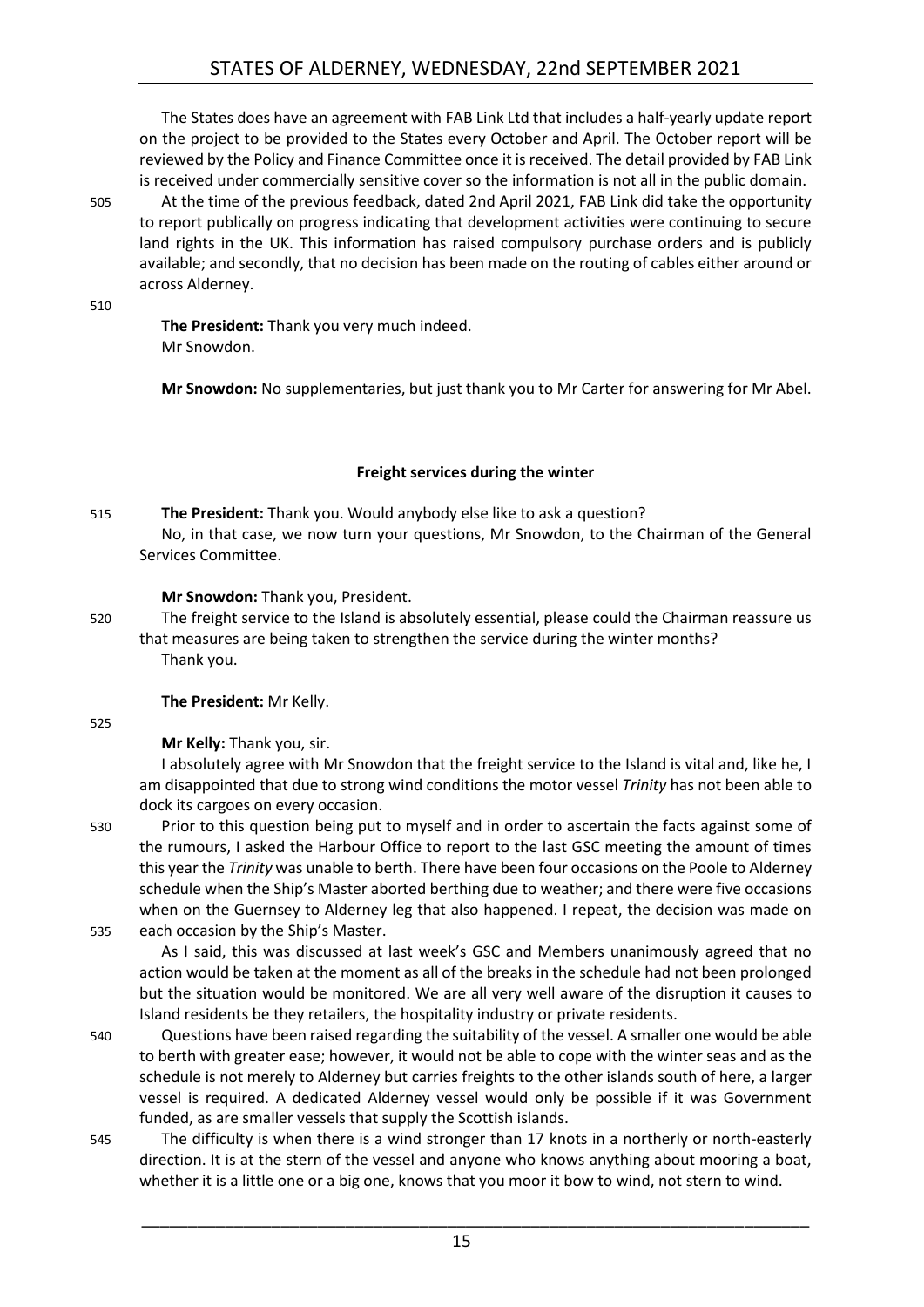As I said at the beginning of the answer we, that is GSC, are monitoring the situation and I have already spoken with Mr Kay-Mouat and I am aware that he is equally keen to ensure the disruption 550 is kept to a minimum.

Thank you, sir; thank you, Mr Snowdon.

**The President:** Thank you. Mr Snowdon, any supplementary question?

#### 555

**Mr Snowdon:** No, but thank you for the answer.

**The President:** Would anybody else like to ask a question?

560 **Mr Roberts:** Yes, please, sir.

**The President:** Mr Roberts.

**Mr Roberts:** Thank you.

565 In the past the boat use to anchor until the weather abated. Can he give be any feedback or knowledge on this? It used to actually anchor outside and wait for the weather to go down.

Considering this boat actually serves Jersey now, so it has got more commitments, is Alderney suffering because of that extra commitment with the Jersey run when they cannot actually wait until the weather abates?

570

**Mr Kelly:** Unlike Mr Roberts, I do not have the advantage of being born and brought up here and spent time here, so I do not know what happened when he was a youth and boats used to anchor off. *(Interjection)* Perhaps not the youth! I do not have your history, Mr Roberts, so I do not know whether they used to anchor off.

575 I am told that, historically, smaller vessels used to use the anchor as a way of turning around whilst they were in the bay but that is not possible with a vessel of this size.

In relation to your other question then, no, I disagree. They have to have a larger vessel to serve all the islands and hence it is not suitable for Alderney in poor conditions.

580 **The President:** Thank you very much indeed. And your final catch-all question, Mr Snowdon.

#### **General Services Committee updates**

<span id="page-15-0"></span>**Mr Snowdon:** Thank you, President.

To the Chairman of GSC again: Does the Chairman have any GSC updates he wishes to share with us?

585 Thank you.

**Mr Kelly:** Thank you, Mr Snowdon; thank you, sir.

I am sure non-GSC members – because we are back to the Harbour again – will be interested in hearing the research that is being undertaken regarding the pontoon. You will all be aware of 590 the issues surrounding the current pontoon over the last 18 months to two years and that subsequent repairs, fortunately *this* season, enabled a full pontoon to be reinstalled in the last half of this season.

It is the desire of GSC members to have a more substantial pontoon structure to replace the current one. We all accept that the current position of passengers having, on occasions, to either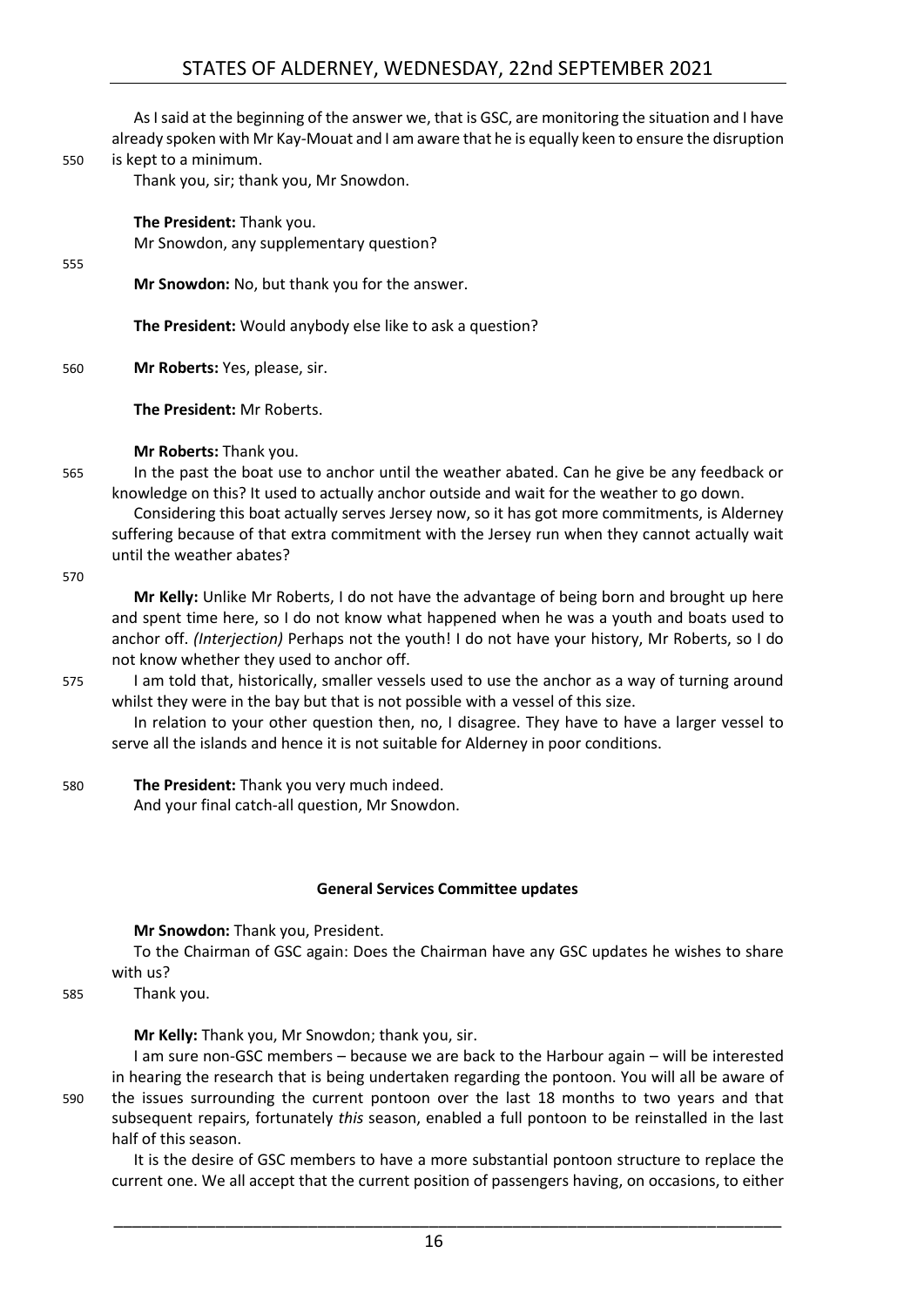595 climb a vertical ladder or transfer via the water taxi is far from ideal; and it is our desire to replace the current pontoon, which was purely designed for yacht tenders, with a structure that is capable of serving charter vessels, the Inter-Island ferry and the tenders.

To scope, budget and build such a structure is not achievable for next season. We have therefore agreed, and budgeted, for an engineer to examine the current piles which posed us 600 problems this year and their connecting pieces of mechanism, to ensure that the current system is sufficient for use next year but still only to be used for mooring tenders.

In addition, we have budgeted in 2022 for the scoping and preparation of a replacement for 2023. It is not a cheap option. This morning I had the pleasure of the company of RNLI engineers and surveyors because they at one stage were contemplating joining us in building a pontoon. 605 Unfortunately the wave conditions in the Harbour are not suitable for the sort of pontoon design

that they wished, and they reaffirmed that the wave conditions are such that whatever we build is going to need regular servicing and repair.

As I said at the beginning of the answer, we are monitoring the situation, we are coping with it and I hope to be able to report that next year we have something more substantial in place for 610 2023.

Thank you, sir.

**The President:** Thank you, Mr Kelly. Mr Snowdon.

615

**Mr Snowdon:** Thank you for the updates, Mr Kelly.

**The President:** Mr Roberts.

#### 620 **Mr Roberts:** Yes, please, sir.

Can the Chairman assure me that something is being done to stop the crane being stored at the end of the quay in all weathers, which is to the detriment of the new crane rusting? Because it is not only when we have rough weather, any time the water comes across there is a spray of salt that goes on to that crane. I would like to see the crane stored further up, when it is out of 625 use, more often.

**The President:** It is a bit of a stretch, the question, Mr Roberts.

**Mr Roberts:** Sorry, sir, I do apologise.

#### 630

**The President:** But, Mr Kelly, do you wish to answer it?

**Mr Kelly:** I think I can stretch an answer, sir, yes, if I am allowed.

I am grateful to Mr Roberts for asking the question because he knows the answer, as well as I 635 do, and he has therefore given me the opportunity to tell other States Members what the answer is.

We are looking at storing the crane by Fort Grosnez. We have been handicapped in that because there is a Jersey Telecom (JT) wire going across that prevents the crane going in for trials but the area is almost ready to store. We have given a directive, of which Mr Roberts is fully aware,

640 to the Harbour as a matter of policy rather than an operational matter, that the crane will be stored off the quay when it is not in use.

Thank you, sir.

**The President:** Thank you very much indeed. Anybody else?

645 Finally, Mr Snowdon, we move to the Chairman of the Building and Development Control Committee.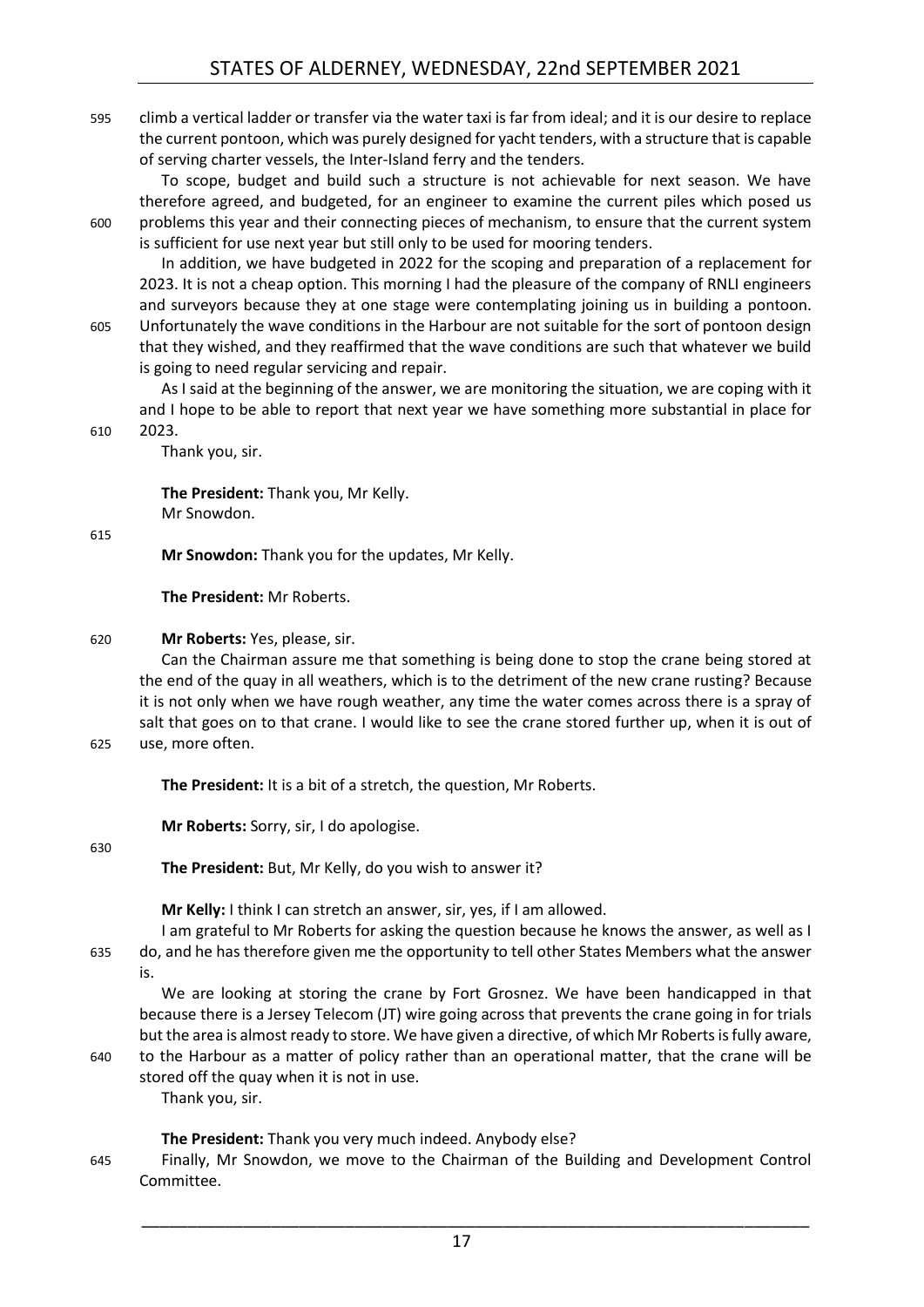#### **Protection of Longis Common**

<span id="page-17-0"></span>**Mr Snowdon:** Thank you, President. We are getting there, sorry, apologies. To Mr Gentle: Could the Chairman please comment on whether there are plans to further protect Longis Common following the protection of Lager Sylt? 650 Thank you.

#### **The President:** Mr Gentle.

**Mr Gentle:** Mr President, sir, colleagues, thank you for not leaving me out, Mr Snowdon. 655 *(Laughter)*

Registration of conservation areas on the register does not take place as part of the Land Use Plan, instead it follows the process set out in the Building, Development and Control (Alderney) Law 2002, as amended. Section 46 of that law allows the BDCC to register areas of special historic or architectural interest, the character and appearance of which is desirable as a matter of public 660 importance to preserve. Currently there are seven and very soon to be eight with the addition of Sylt.

Part 7 of the law, section 46, gives BDCC the power to designate the area as long as they abide by section 48 with reference to consultation, and a desire to seek that conservation can be sought without reference to the full States under the terms of BDCC's mandate. Under this consultation 665 reference Sylt was advertised in the correct manner and the closing date – and I think you were curious as to when – for representations is tomorrow. So we are almost there, where Lager Sylt

becomes C/008 on the Historic Buildings, Ancient Monuments and Conservation Areas List. Longis Common and the surrounding area is currently number 4, registered in June 1991. And we are all aware of the Roman site alongside it, as well as the more recent World War II heritage

670 aspect. In fact it is listed as Alderney asset AS023 under World War II areas of significance and sites of wartime relevance.

BDCC will be looking to continue to afford the important areas such as this as much protection as possible, and whatever can be done by BDCC under the terms of its mandate and with reference to the law will be. It is incumbent upon the Committee, of which I am just one member, to control 675 the narrative and not allow it to be driven by outside influences.

Thank you, sir.

**The President:** Thank you. Mr Snowdon.

680

**Mr Snowdon:** No, but thank you, Mr Gentle.

**Mr McKinley:** May I ask a question?

685 **The President:** Mr McKinley, please do.

**Mr McKinley:** A question for Mr Gentle, I understand Longis Common is a protected area but it is very difficult … Lager Sylt you can actually say it is quite easy to know where the borders are there but on Longis Common we have no idea where the borders are. Does it extend to the area 690 that the FAB Link wants to go through?

**The President:** Mr Gentle.

**Mr Gentle:** I have to say I am not sure how to answer that question.

695

**The President:** Well then that is, I suppose, what you will have to say.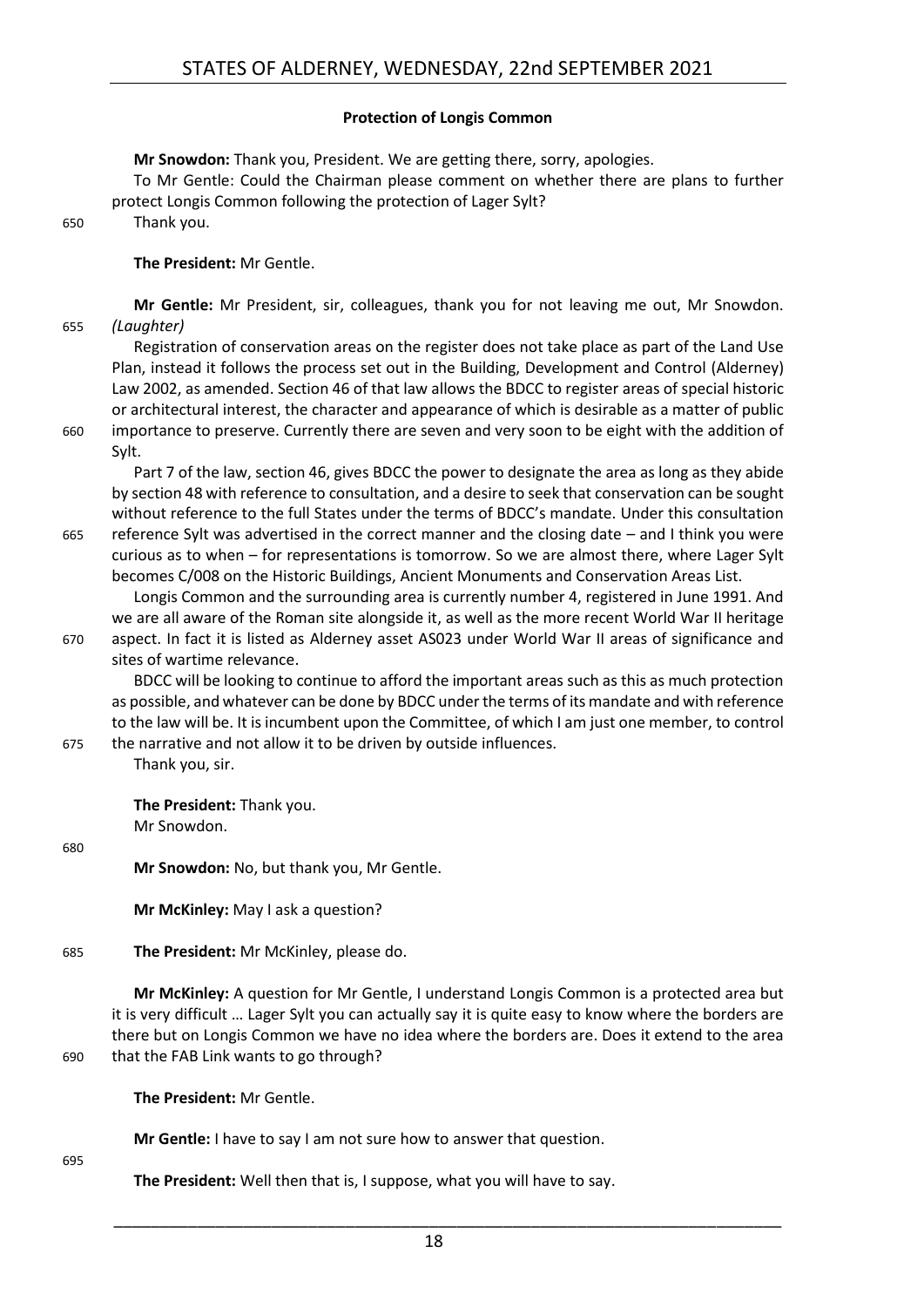#### STATES OF ALDERNEY, WEDNESDAY, 22nd SEPTEMBER 2021

**Mr Gentle:** Can I get back to you, Mr McKinley, when I have looked at the map?

**Mr McKinley:** Most certainly, please, it would be of interest to the public.

**Mr Gentle:** I am sure it will be, yes.

700

**Mr McKinley:** It is such a large area.

705 **The President:** Mr McKinley, this is not a two-man debate, please.

**Mr McKinley:** It is a discussion rather than a debate …

**The President:** Yes. I am sure Mr Gentle, when he has reflected on your question, will come 710 back to you.

**Mr Gentle:** I thank Mr Snowdon for asking the question.

**The President:** Well, be careful what you wish for, you see. *(Laughter)* Anybody else? No. 715 Your final question for this afternoon, Mr Snowdon.

#### **Future housing plans**

<span id="page-18-0"></span>**Mr Snowdon:** Thank you, President.

With the present housing crisis please could the Chairman of BDCC and member of the Housing Action Group outline future housing plans for local families, key workers and, potentially, Afghan refugees?

720 Thank you.

**Mr Gentle:** Thank you for the question, Mr Snowdon, Mr President, sir.

I am not sure I can actually answer this without giving a personal opinion but I will do my best. The housing group to which you refer is currently unmandated and will remain that way until 725 Policy and Finance next week, and the first job will be to come up with a policy. At present we have nothing that encompasses all needs so we need to target survey information as well as looking ahead at the ageing population.

Today Mr Kelly, on behalf of the group, has written to the Hospital, care home and school surveying their immediate and medium-term needs for essential worker housing, and is in 730 dialogue with Age Concern through Barbara Benfield concerning the needs for sheltered housing.

We are all aware of the areas as highlighted in the question but we need to look at *who*, *why* and *when* – the particular need. We have to understand the different housing needs of Islanders both now and in the future; how this housing can be provided, looking at the roles of both the Government and the private sector; and identify those matters that need to be addressed to 735 support the actual delivery of homes.

The local family that you mention, may well be the first-time buyer, who by their very lack of property equity are likely to require smaller, less expensive houses than other buyers; and the key barrier to this presently is access to the property as well as access to both a deposit and a mortgage. So we need to look at investigating putting mechanisms in place to make it easier for

740 the young local family to actually purchase a property; and, if the market does not provide the required housing, then the States of Alderney, in conjunction with the Alderney Housing Association, must take steps to ensure that such housing is provided. Because, as we have just heard in a Chief Plea, retaining the younger generation is paramount.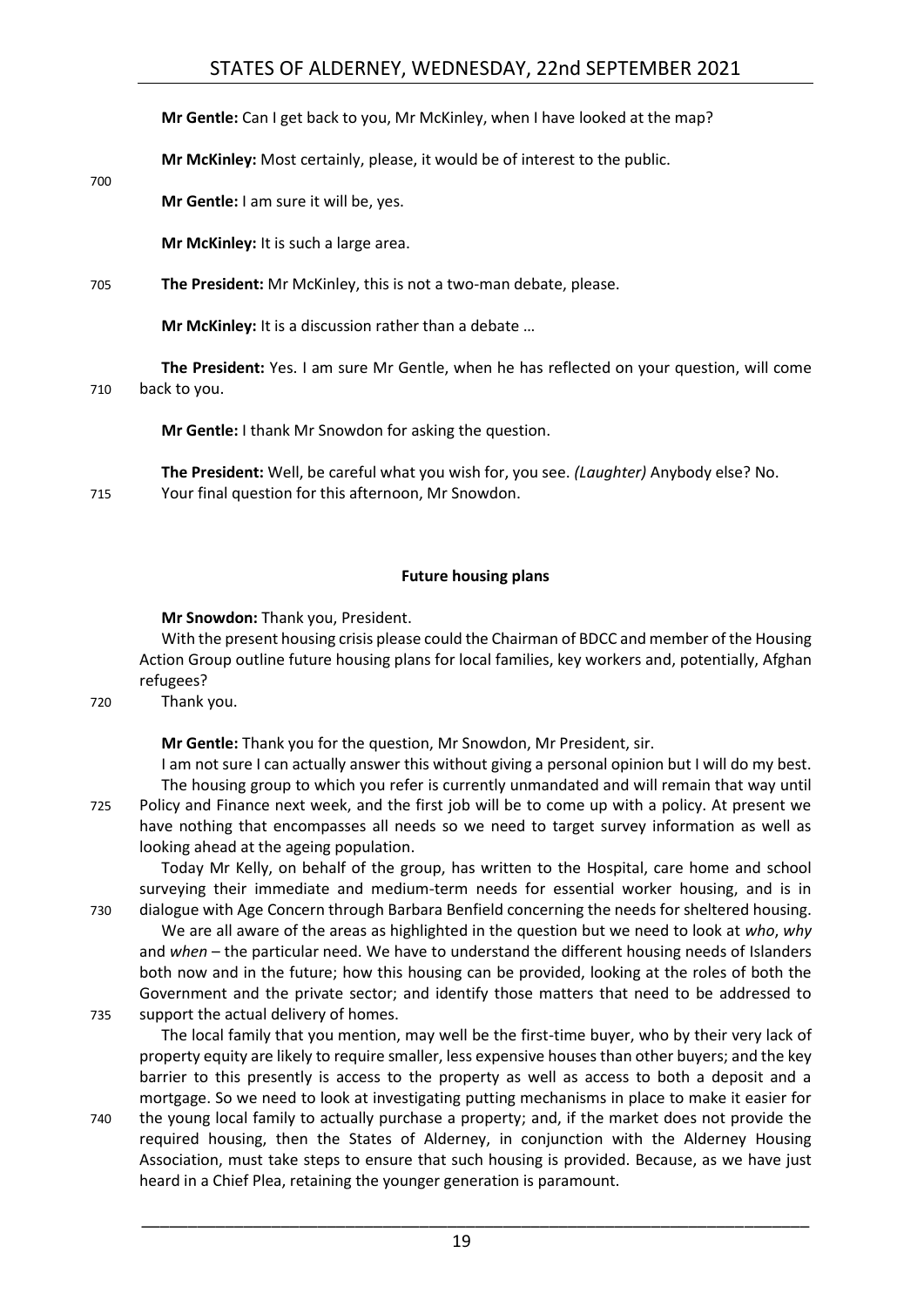The formalisation of a housing group will go some way to looking at a system in rectifying the 745 housing shortage for all groups. As things stand presently BDCC, of which I am the Chair, is currently mandated to be responsible for the preparation of policy and strategy for housing. However, social housing currently falls squarely under the mandate for Employment & Social Security in Guernsey and is therefore mirrored here by the Rep. Key worker housing is under the remit of GSC and, as for first-time buyers, who knows? So the group needs to liaise with the 750 relevant political figures and attempt to tidy up the mess that we are in or otherwise we will just all be pulling in different directions.

I can acknowledge the idea of relinquishing somewhere like Whitegates, for example, if proceeds from that are utilised to replace with social housing elsewhere but, for me, it is not logical and justifiable if the alternative is a greenfield site. We would retain a States asset if we 755 rebuilt there and provide an income stream which the States need – and I am sure that my

colleague, Mr Kelly, does not agree.

This current shortage was forecast over a year ago but the buying-up of properties was seen then, I believe, as of benefit to the Island without recognition of the wider and long-term issues. There is an inequitable situation which needs addressing with reference to employment, residency

760 and property purchase rights and perhaps going forward we need to look at certain methods of control. Matters that were previously not felt necessary now need serious consideration before it becomes much too late in a couple of years. So this new group will certainly take matters like this into account. We need to be able to determine whether the recent property market sales have reduced the number of units of private market rental.

765 A fundamental point has been made recently where lower-income workers have been shown to be the mainstay of the Island. Without them no one fills the shelves up, provides a service function in hospitality or gives the care and hospital facilities; and, without them, the Island infrastructure will begin to fail, leading to the Island's attractions failing just before we plunge into another recession. So if we do not grasp this quickly, in the next few months, then the longer-term 770 issues will become both more complex and certainly more expensive to resolve.

As regards to your point about potential Afghan refugees, Guernsey – and therefore the Bailiwick – needs UK approval to take part in any resettlement scheme, and the UK scheme is not yet anywhere near open. Evidence-based truth-seeking, global awareness, empathy and humility are things that we should all embrace. As we as a race become more educated we become more 775 aware of the suffering of others and of our own moral responsibility to do something about it. 'Me

first' ideologies tend to wither in the light of wisdom.

However, that said, I must stress that I believe that Alderney itself could be seen as totally unsuitable as a location and community to accept them today. We are all aware of our own problems. Dealing with traumatised refugees, possibly needing specialist counselling, healthcare 780 and professional help to overcome what they have experienced, does not bode well for someone needing to fit in and Alderney quite possibly does not have the resources to hand before we even look at the housing problem.

Taking refugees in without ensuring that specific needs can be met may well be unwise, ignorant and selfish, and any decision taken would need to be pragmatic as well as virtuous. There 785 is a definite moral imperative to help house potential refugees but it does not follow that there is a definite moral imperative to house them in houses that we have not got; and, for me, that is saddening. I admire the humanitarianism and feel that we as an Island – in a better position – would be jumping at the chance to offer assistance. I fear that at the present time housing the refugees here, unfortunately, ignores practicality but I certainly hope that we are in a position to 790 offer those more unfortunate than us in the future.

Thank you, sir.

**The President:** Just to be clear, Mr Gentle, the observations you make about the Afghan refugees, are they made on behalf of your Committee or are they your own personal views?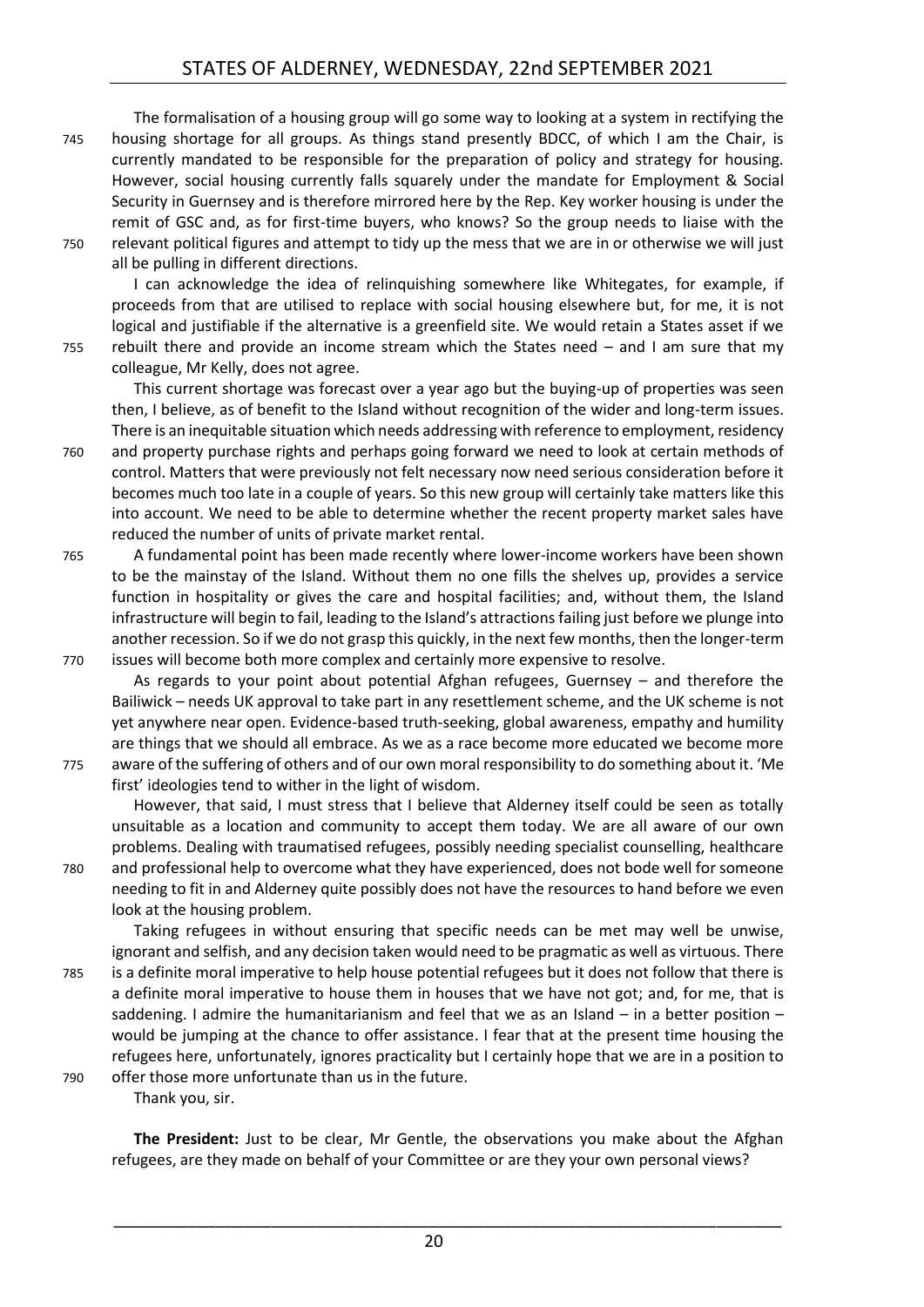795 **Mr Gentle:** No, they are personal. I said I would struggle to not go down the personal route at the beginning.

**The President:** Do you have a further question, Mr Snowdon?

- 800 **Mr Snowdon:** Yes, I have got a paper here actually about Whitegates that I will be submitting to P&F in the future but could I just get some reassurances, when this new housing group is put together, that they will be looking at Whitegates basically knocked down and rebuilt before selling-off? Selling-off should be the last resort. Can I get some reassurance, or even personal opinion, from Mr Gentle?
- 805 Thank you.

**Mr Kelly:** Point of order, sir, if I may.

**The President:** Yes, please.

810

**Mr Kelly:** As the Committee has not been informed yet I would struggle to see how Mr Gentle can give a view of the Committee.

**The President:** Well, that might be your opinion. We are here to listen to Mr Gentle's opinion.

815

**Mr Kelly:** Very good, sir.

**The President:** Mr Gentle.

820 **Mr Gentle:** Would you mind repeating that question please, Mr Snowdon? Sorry.

**Mr Snowdon:** Absolutely. I was just trying to seek some reassurances that using Whitegates as a States' asset would be looked at first for social housing rather than sell off, which should be a last resort. That is what I just wanted clarification on, that it will be looked at first as a States of 825 Alderney asset rather than sell off, which should be a last resort if it is not viable to actually hold on to.

I would just like that reassurance, if you can. You might not be able to give it, but thanks.

**The President:** As Chair of the Building and Development Committee, not your personal 830 opinion.

**Mr Gentle:** As Chair of BDCC, Whitegates is currently zoned for social housing and until it is taken out of social housing, following the next Land Use Plan review, until it is taken out, it remains in social housing.

835

**The President:** Thank you, Mr Gentle. Does anybody else have a question for Mr Gentle?

**Mr Snowdon:** Could I ask a supplementary question, Mr President?

840

**The President:** Yes, please do.

**Mr Kelly:** In relation to Mr Gentle's last reply concerning Whitegates and its position in the Land Use Plan, is there an opportunity *should* the Committee decide to use it not for social housing 845 the provision for them to do so?